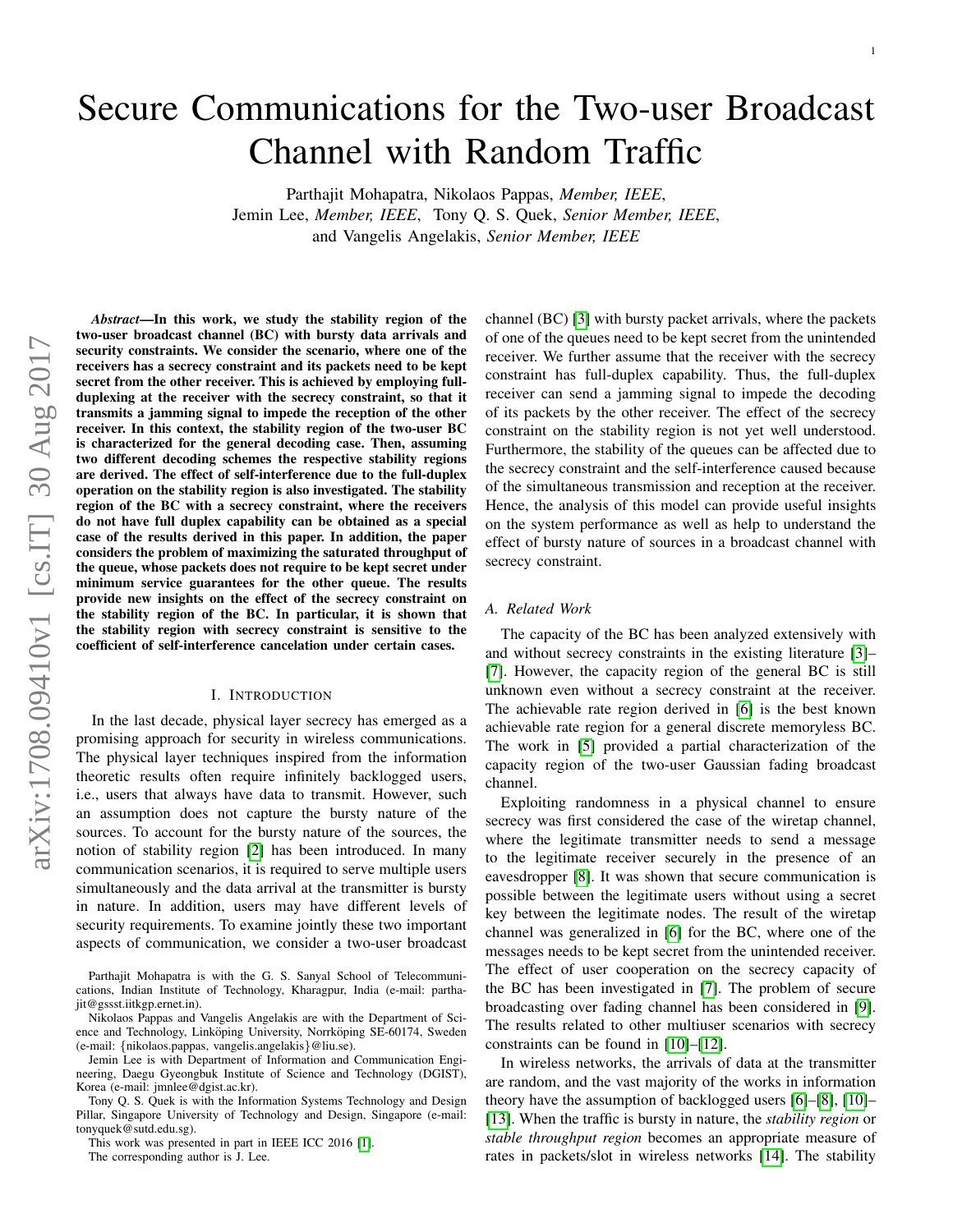region is defined as the set of all arrival rates for which all queues inside the network are stable, i.e., the length for each queues is finite [\[2\]](#page-12-0). The work in [\[15\]](#page-12-12) provided a theoretical treatment of some basic problems related to stability of the broadcast channel. The stability region has been studied for several other communication models, such as the two-user interference channel [\[16\]](#page-12-13). The main difficulty in the derivation of the stability region is the interaction among the queues, so stochastic dominance [\[2\]](#page-12-0) was used to overcome this difficulty. However, the characterization of the stability region above three users remains a challenging problem. A detailed treatment of stability region issues and derivations can can be found in [\[17\]](#page-12-14).

The stability region has been analyzed for multiple users scenarios with secrecy constraints [\[18\]](#page-12-15)–[\[20\]](#page-12-16). In [\[18\]](#page-12-15), stability conditions are obtained for a slotted ALOHA network with secrecy constraints. In this case, all users who are not transmitting are the eavesdroppers. A wireless broadcast network model with secrecy constraints is investigated in [\[19\]](#page-12-17), [\[20\]](#page-12-16), where a source node broadcasts confidential message to user nodes, where each message is required to be decoded by the intended user and to be kept secret from all other users. In [\[19\]](#page-12-17), [\[20\]](#page-12-16), secrecy, reliability, and stability are jointly considered for network utility maximization.

#### *B. Contributions*

In this paper, the stable throughput region of the BC with a secrecy constraint satisfied by means of a full duplex receiver and under bursty traffic is analyzed. The stable throughput of this scenario has not been considered in the existing literature. The transmitter has two queues and the packet sent from the first and the second queues are for receiver 1 and receiver 2, respectively. The packets for receiver 1 need to be kept secret from the receiver 2. In practice, such scenario can arise in a cellular network, where users have different subscription options, which produces different levels of data secrecy for users. Another practical scenario can appear in IoT networks where there are sensors collecting data from the environment. The collected data can be categorized to non-confidential ones (e.g., outdoors temperature) or confidential ones (e.g., a baby monitor feed). The data collecting node can store the confidential data and the non-confidential to different queues. The data are transmitted through a wireless channel to two different receivers, the first one requests the confidential data while the second one requests non-confidential ones. For better data confidentially, the receiver 1 has the full duplex capability to generate jamming signals to receiver 2 while receiving packets from the transmitter. In this case, the derivation of the stability region is challenging since there is a correlation between the queues, and the reliability and security criteria need to be taken into account jointly. Furthermore, differently to the works in [\[19\]](#page-12-17), [\[20\]](#page-12-16), which assume all the nodes know the channel state information, we assume that channel state information is not available at the source node who only knows the statistics of channels. The main contributions of this work can be summarized as follows.

1) The stability region of the two-user BC with the secrecy constraint is obtained by considering different decoding capabilities at the receivers. Specifically, we consider the case of decoding by treating interference as noise (i.e., limited decoding capability case) and performing successive decoding (i.e., high decoding capability case) for each of the receivers. The stability regions are derived using the stochastic dominance technique after determining the success probabilities with and without secrecy constraints for the different decoding schemes. The derivation of the success probability is nontrivial as it is required to satisfy also the secrecy criteria at the receivers.

- 2) The self-interference cancelation capability at receiver 1 is also taken into account in the analysis of the stability region. Although receiver 1 transmits a jamming signal to receiver 2 to enhance the data confidentiality, it can also degrade its own throughput due to the self-interference. We explore how the self-interference cancelation capability affects the stability region. Furthermore, the stability region of the BC without FD at receiver 1 can be obtained as a special case of the results derived in this paper by setting the jamming power to zero.
- 3) The results derived in this paper are also useful to analyze other communication scenarios such as queues with different congestion levels. As one of such problems, where the jamming power is also optimized to maximize the saturated throughput of the second receiver while guaranteeing a required service rate for the first user.

In comparison to our preliminary work presented in [\[1\]](#page-12-1), the following additional results have been derived in this paper. In [\[1\]](#page-12-1), it was assumed that receiver  $D_2$  cannot perform successive decoding. Here, the stability region is also derived when receiver  $D_2$  can perform successive decoding and receiver  $D_1$ uses treats interference as noise while decoding its intended packet. The derivation also takes account of the fact that if receiver 2 fails to decode the packet of first user in the successive decoding, then it attempts to decode the packet of the other user by treating interference as noise. Using the results derived under different decoding assumptions, closure of the stability regions are obtained for two cases: (a) fixed powers at the transmitter, and (b) the jammer (i.e.,  $D_2$ ). Beside these, the problem of optimizing jamming power for maximizing the saturated throughput of second receiver while guaranteeing a required service rate for the first user is also explored.

#### II. SYSTEM MODEL

We consider a two-user broadcast channel (BC) as shown in Fig. [1,](#page-2-0) where a single transmitter has two different queues. The  $i<sup>th</sup>$  ( $i = 1, 2$ ) queue contains the packets intended to receiver i denoted also by  $D_i$ ,  $i = 1, 2$ . There is no security constraint for the packets sent from the second queue, but the packets sent from the first queue are required to be kept secret from the second receiver, i.e.,  $D_2$ . To enhance the communication secrecy,  $D_1$  is assumed to have full-duplex capability, so it can receive the packets from the transmitter and send a jamming signal to the other receiver  $(D_2)$ , simultaneously. The jamming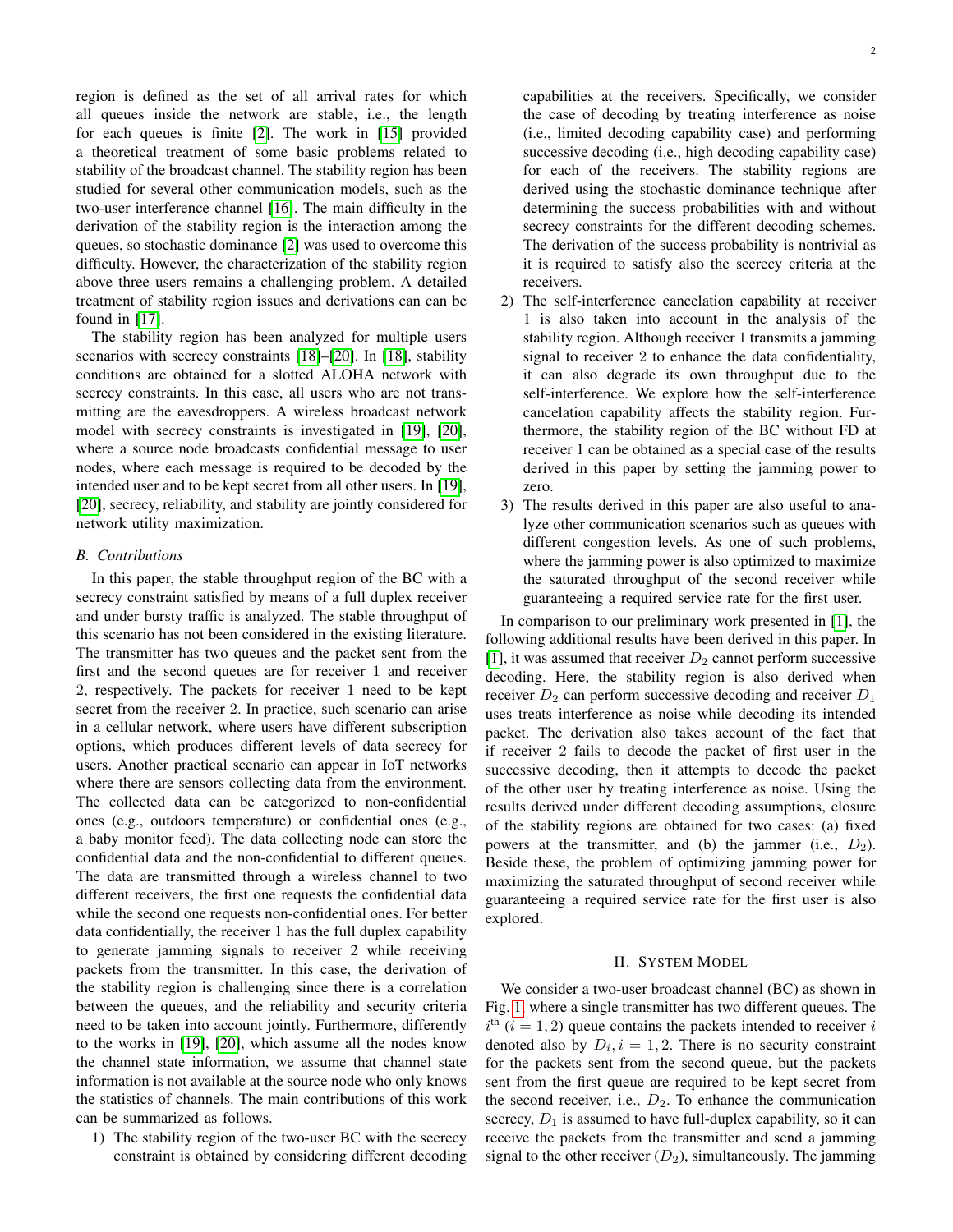

Fig. 1. The two-user broadcast channel with the security constraint: receiver 1 has full-duplex capability.

signal sent by  $D_1$  can cause additional interference at  $D_2$  and may help to increase the secrecy throughput of  $D_1$ . The system model considered in this paper can capture a scenario, where one of the users requests for confidential data and another user requests for data without security requirements from the same transmitter. The signal  $y_i^{(t)}$   $(i \in \{1, 2\})$  at receiver i at time-slot  $t$  is modeled as

$$
y_1^{(t)} = h_1^{(t)} x^{(t)} + g x_J^{(t)} + z_1^{(t)},
$$
  
\n
$$
y_2^{(t)} = h_2^{(t)} x^{(t)} + h_{12}^{(t)} x_J^{(t)} + z_2^{(t)},
$$
\n(1)

where  $z_i^{(t)} \sim \mathcal{CN}(0,1)$ , and  $h_i^{(t)}$  and  $h_{ij}^{(t)}$  denote Rayleigh block fading channel between the transmitter and the  $i$ -th receiver and that between the  $i$ -th transmitter and the  $j$ -th receiver, respectively. When both the queues are non-empty, the transmitter sends  $x^{(t)} = x_1^{(t)} + x_2^{(t)}$ , where  $x_i^{(t)}$  is the packet for receiver  $i$ . When only the  $i<sup>th</sup>$  queue has packets to send, then the transmitter sends  $x^{(t)} = x_i^{(t)}$   $(i \in \{1, 2\})$ .

Here, it is assumed that all channels are independent. In  $(1)$ , g is the residual self-interference, which is modeled by a scalar  $g \in [0, 1]$  as for example in [\[21\]](#page-12-18)–[\[25\]](#page-12-19). This captures the accuracy of the self-interference cancelation technique. When  $q = 1$ , it indicates that no self-interference cancelation technique has been used and  $q = 0$  indicates that perfect selfinterference cancelation has been achieved. Studying in detail the physical layer implementation or considering specific selfinterference cancelation mechanisms is beyond the scope of this work.

The event  $\mathcal{D}_{i/\mathcal{T}}$  denotes that the receiver i is able to decode the packet sent from the  $i<sup>th</sup>$  queue of the transmitter given a set of non-empty queues  $\mathcal{T}$ . The event  $\mathcal{D}_{i/i,\mathcal{T}}^s$  denotes that the user  $i$  is able to decode its intended packet and the other users  $j \in \mathcal{T} \setminus \{i\}$  are not able to decode the packet sent from the  $i<sup>th</sup>$  queue. We use s as superscript in  $\mathcal{D}_{i/i,\mathcal{T}}^s$  as it maps the event that a packet for user  $i$  is confidential to other users.

The packet arrival process at the  $i$ -th queue is assumed to be independent and stationary with mean rate  $\lambda_i$  in packets per slot. Both the queues are assumed to have infinite capacity to store incoming packets (i.e., no loss system) and  $Q_i$  denotes the length of the  $i<sup>th</sup>$  queue. If one of the queues is nonempty, then the transmitter sends a packet in a time slot. It is also assumed that acknowledgments sent by the receivers are instantaneous and error free. The average service rate for the first queue is

<span id="page-2-1"></span>
$$
\mu_1 = \mathcal{P}(Q_2 > 0) \mathcal{P}(\mathcal{D}_{1/1,2}^s) + \mathcal{P}(Q_2 = 0) \mathcal{P}(\mathcal{D}_{1/1}^s).
$$
 (2)

Similarly, the average service rate for the second queue is

<span id="page-2-2"></span>
$$
\mu_2 = \mathcal{P}(Q_1 > 0) \mathcal{P}(D_{2/1,2}) + \mathcal{P}(Q_1 = 0) \mathcal{P}(D_{2/2}).
$$
 (3)

Here,  $\mathcal{P}(\mathcal{A})$  is the probability of having the event A. Hence,  $\mathcal{P}(\mathcal{D}_{i/\mathcal{T}})$  and  $\mathcal{P}(\mathcal{D}_{i/i,\mathcal{T}}^s)$  denote the probabilities that the receiver,  $D_i$ , decodes its intended packets successfully in the absence/presence of the secrecy constraint, respectively.

#### *A. The stability region of the general case*

The following definition of queue stability is used [\[26\]](#page-12-20):

**Definition 1.** Let  $Q_i^{(t)}$  denotes the length of the queue i at the beginning of the time-slot  $t$ . The queue is said to be stable if  $\lim_{t\to\infty} \mathcal{P}\left(Q_i^{(t)} < x\right) = F(x)$  and  $\lim_{x\to\infty} F(x) = 1$ . The queue is said to be sub-stable if  $\lim_{x\to\infty}$   $\lim_{t\to\infty}$  inf  $\mathcal{P}\left(Q_i^{(\bar{t})} < x\right) = 1$ . If a queue is stable, then it is also sub-stable. A queue is said to be unstable if the queue is not sub-stable.

<span id="page-2-0"></span>From the definition of queue stability, the *stability region* is defined as the set of all possible arrival rates at the queues for which the queues remain stable. The average service rates of the first and second queues are given by [\(2\)](#page-2-1) and [\(3\)](#page-2-2), respectively. Note that the average service rate of each queue depends on the queue length of the other queue, so it is non-trivial to determine the stability region. To overcome this difficulty, the stochastic dominance technique [\[2\]](#page-12-0) can be applied which is based on the construction of hypothetical dominant systems. The stability region  $\mathcal{R}_1$  obtained from the first dominant system, i.e., when the first queue transmits dummy packets is as follows:

<span id="page-2-3"></span>
$$
\mathcal{R}_1 = \left\{ (\lambda_1, \lambda_2) : \frac{\lambda_1}{\mathcal{P}(\mathcal{D}_{1/1}^s)} + \frac{\mathcal{P}(\mathcal{D}_{1/1}^s) - \mathcal{P}(\mathcal{D}_{1/1,2}^s)}{\mathcal{P}(\mathcal{D}_{1/1}^s) \mathcal{P}(\mathcal{D}_{2/1,2})} \lambda_2 < 1, \\ \lambda_2 < \mathcal{P}(\mathcal{D}_{2/1,2}) \right\}.
$$
\n(4)

Similarly, the stability region  $\mathcal{R}_2$  obtained from the second dominant system, i.e., when the second queue transmits dummy packets is as follows:

$$
\mathcal{R}_2 = \left\{ (\lambda_1, \lambda_2) : \frac{\lambda_2}{\mathcal{P}(\mathcal{D}_{2/2})} + \frac{\mathcal{P}(\mathcal{D}_{2/2}) - \mathcal{P}(\mathcal{D}_{2/1,2})}{\mathcal{P}(\mathcal{D}_{2/2}) \mathcal{P}(\mathcal{D}_{1/1,2}^s)} \lambda_1 < 1, \lambda_1 < \mathcal{P}(\mathcal{D}_{1/1,2}^s) \right\} \tag{5}
$$

<span id="page-2-4"></span>The stability region of the system is obtained by taking union of  $\mathcal{R}_1$  and  $\mathcal{R}_2$ , i.e.,  $\mathcal{R} = \mathcal{R}_1 \cup \mathcal{R}_2$ , where  $\mathcal{R}_1$  and  $\mathcal{R}_2$ corresponds to the stability regions of dominant systems in [\(4\)](#page-2-3) and [\(5\)](#page-2-4), respectively. The stability region above is expressed as a function of the success probabilities without the secrecy constraint i.e.,  $\mathcal{P}(\mathcal{D}_{i/\mathcal{T}})$ , and with the secrecy constraint i.e.,  $\mathcal{P}\left(\mathcal{D}_{i/i,\mathcal{T}}^{s}\right)$ . The stability region determined using [\(4\)](#page-2-3) and [\(5\)](#page-2-4) is general, and no specific decoding needs to be assumed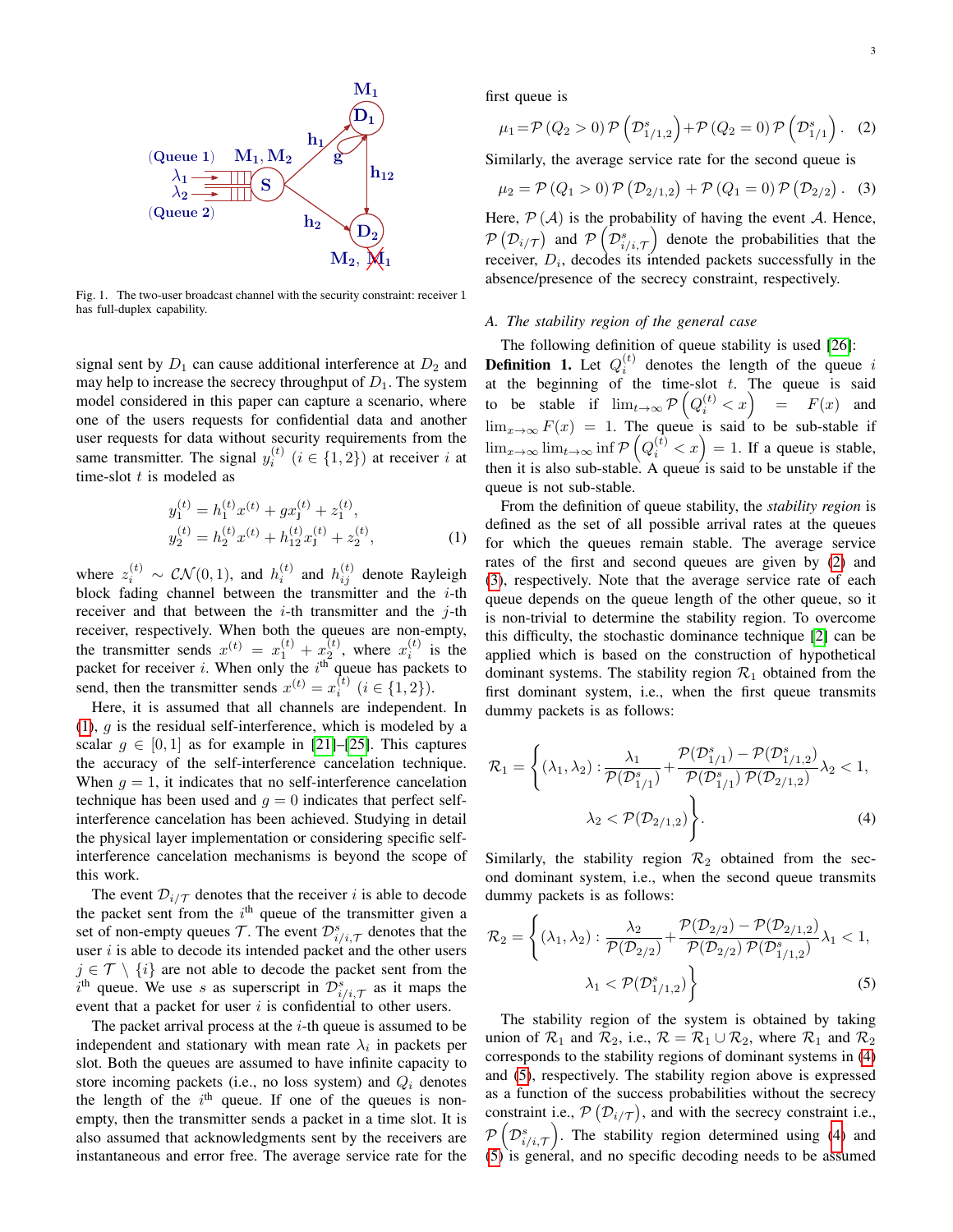at the receivers. Note that the queue stability conditions are necessary and sufficient for the stability of the original system as obtained in [\[27\]](#page-12-21), and the proof is based on [\[2\]](#page-12-0).

## <span id="page-3-5"></span>III. STABILITY REGION ANALYSIS WITH DIFFERENT DECODING SCHEMES AT THE RECEIVERS

In this section, the success probabilities with and without secrecy constraints are obtained with different decoding schemes at the receivers to determine the stability region. In a multiuser environment, users can have different decoding capabilities due to different hardware, and this in turn can affect the overall system performance. To study the impact of different decoding capabilities at the receiver, secrecy constraint, and self-interference on the stability region, the following cases are considered.

- 1) Both the users have limited decoding capability and cannot perform successive decoding. In this case, both the users decode their intended packets with treating interference as noise, i.e., they treat other user's packet as noise while decoding its own packet.<sup>[1](#page-3-0)</sup>
- 2) The receiver with full-duplex capability, i.e.,  $D_1$ , can perform successive decoding while the other receiver  $D_2$ treats interference as noise. In successive decoding, the receiver first tries to decode the packet of the unintended user, and then decodes its own packet after canceling the effect of the other user's packet.
- 3)  $D_1$  cannot perform successive decoding and decodes its intended packet by treating interference as noise while the second receiver  $D_2$  can perform successive decoding. The second and third cases are of interest for the scenarios, where one of the receivers has limited decoding capability and the other receiver can perform successive decoding.<sup>[2](#page-3-1)</sup>

For the third case, it is assumed that if receiver 2 fails to decode the packet of first user in the successive decoding, then it attempts to decode the packet of the other user by treating interference as noise. Recall that the packet intended for receiver 1 needs to be kept secret from receiver 2 and this additional capability make receiver 2 more capable compared to receiver 1. In the following section, using the expressions for the success probabilities for different decoding schemes in [\(4\)](#page-2-3) and [\(5\)](#page-2-4), the stability region is obtained for the cases discussed above.

#### <span id="page-3-4"></span>*A. Both the Receivers Treat Interference as Noise*

In this case, it is assumed that both the receivers have limited decoding capabilities and cannot perform successive decoding. Hence, receiver 1 has to treat the received packet intended for receiver 2 and the residual jamming signal after self-interference cancelation as noise to decode its intended packet. Similarly, receiver 2 treats both the packets intended for receiver 1 and the jamming signal sent by receiver 1 as

<span id="page-3-0"></span><sup>1</sup>From practical perspective, treating interference as noise is an attractive choice for decoding in many real world applications due to its low complexity and robustness to channel uncertainty.

<span id="page-3-1"></span><sup>2</sup>This is also relevant when one of the receivers is far from the transmitter compared to the other receiver and is in general true for the broadcast channel. noise while decoding its intended packet. In the following, the success probability for both receivers are obtained with and without secrecy constraint for different status of the queues. We denote the threshold for decoding a packet at the receiver sent from the  $i^{\text{th}}$  queue as  $\gamma_i$  ( $i = 1, 2$ ), the distance between the transmitter and the receiver i as  $d_i$  ( $i = 1, 2$ ), the distance between the receivers as  $d_3$ , and the path loss exponent as  $\alpha$ .

*1)* When  $Q_1 = 0$  and  $Q_2 \neq 0$ : In this case, the first queue is empty, so only the second queue at the transmitter sends a packet for the receiver 2. Since there is no secrecy constraint for the packets intended to receiver 2 at queue 2, the receiver 2 can decode its intended packet if the following event is true

<span id="page-3-3"></span>
$$
\mathcal{D}_{2/2} = \left\{ P_2 | h_2 |^2 d_2^{-\alpha} \ge \gamma_2 \right\}.
$$
 (6)

Note that receiver 1 does not send a jamming signal in this case since receiver 1 can know in advance that it is not going to receive packets from the first queue through exchange of control signals with transmitter. The success probability is then given by

$$
\mathcal{P}(\mathcal{D}_{2/2}) = 1 - \mathcal{P}\left\{P_2|h_2|^2d_2^{-\alpha} < \gamma_2\right\}
$$
\n
$$
= 1 - \int_0^\infty F_{|h_2|^2} \left(\frac{\gamma_2}{P_2d_2^{-\alpha}}\right) f_{|h_{12}|^2}(x) dx
$$
\n
$$
= \exp\left(-\frac{\gamma_2 d_2^{\alpha}}{P_2}\right). \tag{7}
$$

where  $F_X(x)$  is the CDF of the random variable X and  $f_{|h_2|^2}(x) = \exp(-x).$ 

*2) When*  $Q_1 \neq 0$  *and*  $Q_2 = 0$ *:* In this case, queue 2 is empty, so receiver 2 does not have a packet to decode from queue 2. However, receiver 2 tries to decode the packet intended to receiver 1. Hence, there is an additional secrecy constraint compared to the previous case. The packet of queue 1 sent by transmitter should be decoded at receiver 1 while it should be kept confidential from receiver 2, and this is presented by the following event

$$
\mathcal{D}_{1/1}^s = \left\{ \frac{P_1|h_1|^2 d_1^{-\alpha}}{1 + P_J g^2} \ge \gamma_1, \frac{P_1|h_2|^2 d_2^{-\alpha}}{1 + P_J|h_1|^2 d_3^{-\alpha}} \le \gamma_1 \right\}.
$$
 (8)

Note that in [\[6\]](#page-12-4), the secrecy of the message is based on information theoretic approach. However, in this work we consider finite packet length, thus, the secrecy criteria is defined in terms of SINR as in [\[28\]](#page-12-22)–[\[32\]](#page-12-23).

Since  $h_1$ ,  $h_2$  and  $h_{12}$  are independent of each other, the success probability for receiver 1 is given by

<span id="page-3-2"></span>
$$
\mathcal{P}(\mathcal{D}_{1/1}^{s})
$$
\n
$$
= \mathcal{P}\left\{\frac{P_{1}|h_{1}|^{2}d_{1}^{-\alpha}}{1+P_{J}g^{2}} \geq \gamma_{1}\right\} \mathcal{P}\left\{\frac{P_{1}|h_{2}|^{2}d_{2}^{-\alpha}}{1+P_{J}|h_{12}|^{2}d_{3}^{-\alpha}} \leq \gamma_{1}\right\}
$$
\n
$$
= \exp\left(-\frac{\gamma_{1}d_{1}^{\alpha}}{P_{1}}(1+P_{J}g^{2})\right)\left\{1-\exp\left(-\frac{\gamma_{1}d_{2}^{\alpha}}{P_{1}}\right)\right\}
$$
\n
$$
\times\left[1+\gamma_{1}\frac{P_{J}}{P_{1}}\left(\frac{d_{2}}{d_{3}}\right)^{\alpha}\right]^{-1}\right\}.
$$
\n(9)

*3) When*  $Q_1 \neq 0$  *and*  $Q_2 \neq 0$ *:* In this case, both the queues have packets to transmit. The packet sent from the first queue should be decoded at receiver 1 and at the same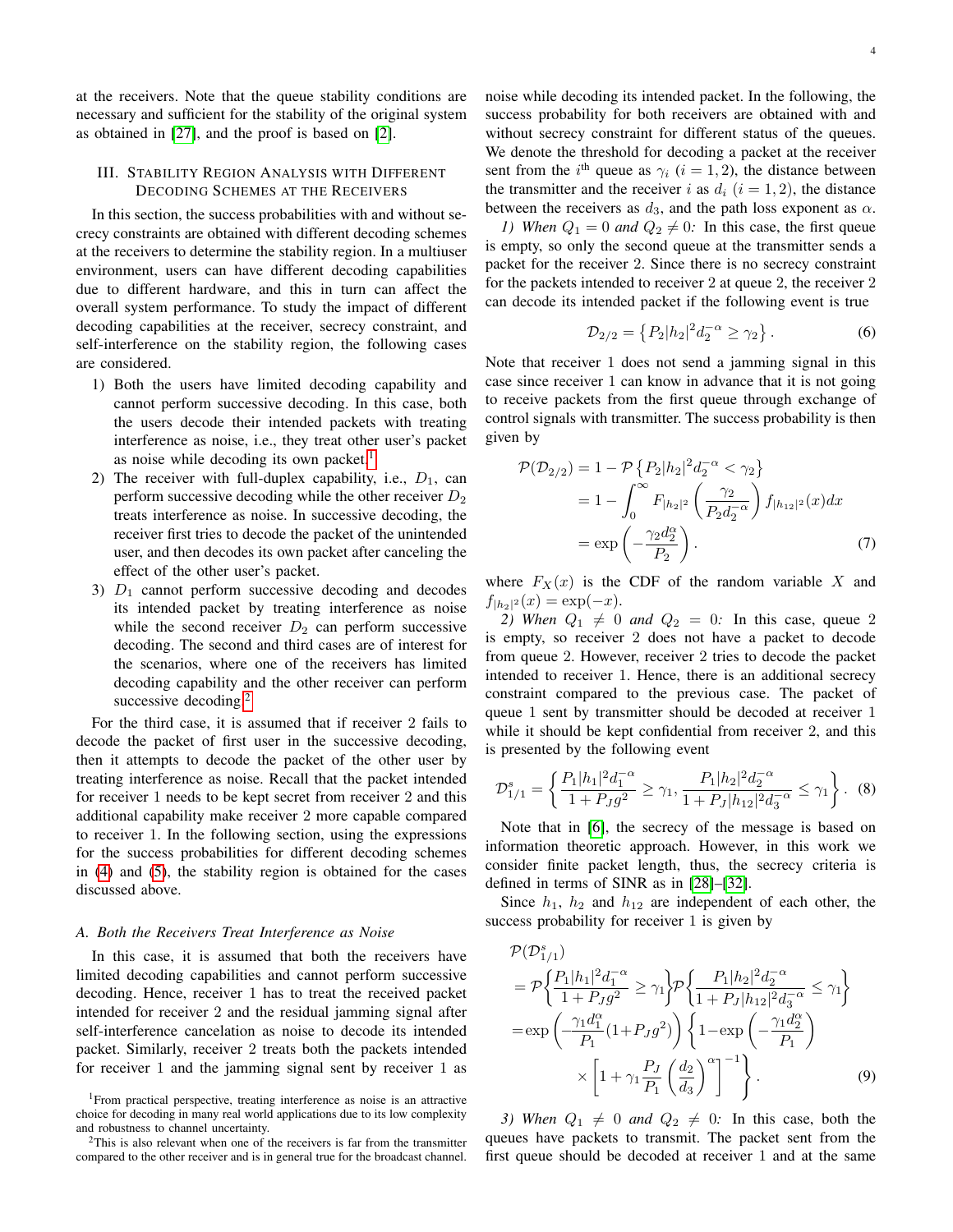time be confidential to receiver 2, which is presented by the following event

$$
\mathcal{D}_{1/1,2}^{s} = \left\{ \frac{P_1|h_1|^2 d_1^{-\alpha}}{1 + P_2|h_1|^2 d_1^{-\alpha} + P_J g^2} \ge \gamma_1, \frac{P_1|h_2|^2 d_2^{-\alpha}}{1 + P_2|h_2|^2 d_2^{-\alpha} + P_J|h_1|^2 d_3^{-\alpha}} < \gamma_1 \right\}. \tag{10}
$$

The above event is feasible, if the following condition is satisfied

$$
\frac{|h_1|^2 d_1^{-\alpha}}{1 + P_2 |h_1|^2 d_1^{-\alpha} + P_J g^2} > \frac{|h_2|^2 d_2^{-\alpha}}{1 + P_2 |h_2|^2 d_2^{-\alpha} + P_J |h_{12}|^2 d_3^{-\alpha}}.
$$
\n(11)

The success probability in this case becomes

$$
\mathcal{P}(\mathcal{D}_{1/1,2}^{s})
$$
\n
$$
= \mathcal{P}\left\{\frac{P_{1}|h_{1}|^{2}d_{1}^{-\alpha}}{1+P_{2}|h_{1}|^{2}d_{1}^{-\alpha}+P_{J}g^{2}} \geq \gamma_{1}, \frac{P_{1}|h_{2}|^{2}d_{2}^{-\alpha}}{1+P_{2}|h_{2}|^{2}d_{2}^{-\alpha}+P_{J}|h_{12}|^{2}d_{3}^{-\alpha}} < \gamma_{1}\right\}
$$
\n
$$
= \mathcal{P}\left\{\frac{(P_{1}-\gamma_{1}P_{2})|h_{1}|^{2}d_{1}^{-\alpha}}{1+P_{J}g^{2}} \geq \gamma_{1}\right\} \times
$$
\n
$$
\mathcal{P}\left\{\frac{(P_{1}-\gamma_{1}P_{2})|h_{2}|^{2}d_{2}^{-\alpha}}{1+P_{J}|h_{12}|^{2}d_{3}^{-\alpha}} < \gamma_{1}\right\}
$$
\n
$$
= \exp\left(-\frac{\gamma_{1}d_{1}^{\alpha}}{P_{1}-\gamma_{1}P_{2}}(1+P_{J}g^{2})\right)\left\{1-\exp\left(-\frac{\gamma_{1}d_{2}^{\alpha}}{P_{1}-\gamma_{1}P_{2}}\right)\left[1+\gamma_{1}\frac{P_{J}}{P_{1}-\gamma_{1}P_{2}}\left(\frac{d_{2}}{d_{3}}\right)^{\alpha}\right]^{-1}\right\}.
$$
\n(12)

From [\(12\)](#page-4-0), we can see that the event  $\mathcal{D}_{1/1,2}^s$  can occur with a non-zero probability if

$$
\frac{P_1}{P_2} > \gamma_1. \tag{13}
$$

Receiver 2 can decode the packet sent by the second queue when the following event is true.

$$
\mathcal{D}_{2/1,2} = \left\{ \frac{P_2 |h_2|^2 d_2^{-\alpha}}{1 + P_1 |h_2|^2 d_2^{-\alpha} + P_J |h_{12}|^2 d_3^{-\alpha}} \ge \gamma_2 \right\}.
$$
 (14)

The success probability in this case is

$$
\mathcal{P}\left(\mathcal{D}_{2/1,2}\right) = \exp\left(-\frac{\gamma_2 d_2^{\alpha}}{P_2 - \gamma_2 P_1}\right) \left[1 + \gamma_2 \frac{P_J}{P_2 - \gamma_2 P_1} \left(\frac{d_2}{d_3}\right)^{\alpha}\right]^{-1}.\tag{15}
$$

The event  $\mathcal{D}_{2/1,2}$  can occur with nonzero probability if the following condition is satisfied

$$
\frac{P_2}{P_1} > \gamma_2. \tag{16}
$$

Hence, both the events  $\mathcal{D}_{1/1,2}^s$  and  $\mathcal{D}_{2/1,2}$  can occur, provided the conditions in  $(13)$  and  $(16)$  are satisfied.

Using  $(9)$ ,  $(12)$  and  $(15)$ , the stability region in  $(4)$  becomes  $(17)$ . Using  $(7)$ ,  $(12)$  and  $(15)$ , the stability region in  $(5)$ becomes [\(18\)](#page-5-1). Finally, the stability region of the system with the secrecy constraint is obtained by taking union of  $\mathcal{R}_1$  in [\(17\)](#page-5-0) and  $\mathcal{R}_2$  in [\(18\)](#page-5-1).

# <span id="page-4-6"></span>*B. Receiver* 1 *Performs Successive Decoding and Receiver* 2 *Treats Interference as Noise*

In this subsection, we consider the case, where receiver 1 performs successive decoding [\[33\]](#page-12-24), i.e., it first decodes the packet intended to receiver 2, and cancels its effect from the output. Then, receiver 1 tries to decode its intended packet. The second receiver cannot perform successive decoding, and hence treats other user's packet as noise while decoding its intended packet. When  $(Q_1 = 0, Q_2 \neq 0)$  and  $(Q_1 \neq 0, Q_2 = 0)$ 0), the success probability for receiver 2 and 1 are given by [\(7\)](#page-3-3) and [\(9\)](#page-3-2), respectively. The expression for success probability changes only for receiver 1 in the case of  $(Q_1 \neq 0, Q_2 \neq 0)$ , which is obtained as follows.

Receiver 1 can perform successive decoding under the secrecy constraint when the following event is true.

$$
\mathcal{D}_{1/2,1}^{s} = \left\{ \frac{P_2|h_1|^2 d_1^{-\alpha}}{1 + P_1|h_1|^2 d_1^{-\alpha} + g^2 P_J} \ge \gamma_2, \frac{P_1|h_1|^2 d_1^{-\alpha}}{1 + g^2 P_J} \ge \gamma_1, \frac{P_1|h_2|^2 d_2^{-\alpha}}{1 + P_2|h_2|^2 d_2^{-\alpha} + |h_1|^2 d_3^{-\alpha} P_J} < \gamma_1 \right\}. \tag{19}
$$

The success probability of receiver 1 is then given by

<span id="page-4-0"></span>
$$
\mathcal{P}(\mathcal{D}_{1/2,1}^{s})
$$
\n
$$
= \mathcal{P}\left(|h_{1}|^{2} \geq \max\left\{\frac{\gamma_{2}d_{1}^{\alpha}}{P_{2} - \gamma_{2}P_{1}}, \frac{\gamma_{1}d_{1}^{\alpha}}{P_{1}}\right\}\right) \times
$$
\n
$$
\mathcal{P}\left(|h_{2}|^{2} \leq \frac{\gamma_{1}d_{2}^{\alpha}}{P_{1} - \gamma_{1}P_{2}}\right)
$$
\n
$$
= \exp\left(-\max\left\{\frac{\gamma_{2}\left(1 + g^{2}P_{J}\right)d_{1}^{\alpha}}{P_{2} - \gamma_{2}P_{1}}, \frac{\gamma_{1}\left(1 + g^{2}P_{J}\right)d_{1}^{\alpha}}{P_{1}}\right\}\right) \times
$$
\n
$$
\left[1 - \exp\left(-\frac{\gamma_{1}d_{2}^{\alpha}}{P_{1} - \gamma_{1}P_{2}}\right)\left\{1 + \gamma_{1}\frac{P_{J}}{P_{1} - \gamma_{1}P_{2}}\left(\frac{d_{2}}{d_{3}}\right)^{\alpha}\right\}^{-1}\right].
$$
\n(20)

<span id="page-4-1"></span>The success probability of receiver 2 is given by [\(15\)](#page-4-3).

<span id="page-4-4"></span>Replacing the success probabilities obtained for different cases in [\(4\)](#page-2-3) and [\(5\)](#page-2-4), the stability region for the successive decoding scheme can be determined.

## <span id="page-4-5"></span>*C. Receiver* 1 *Treats Interference as Noise and Receiver* 2 *Performs Successive Decoding*

<span id="page-4-3"></span><span id="page-4-2"></span>In this section, we consider the case where receiver 1 cannot perform successive decoding. Hence, it decodes its own packet by treating interference as noise. It is assumed that receiver 2 can perform successive decoding. In this case, receiver 2 decodes the packet of the first queue and then, tries to decode its intended packet, i.e., the packet sent from the second queue. If receiver 2 fails in successive decoding, then it attempts to decode its intended packet by treating interference as noise. The jamming signal sent by receiver 1 creates additional noise at receiver 2 and hence, it can assist receiver 1 to achieve nonzero secrecy throughput. However, the jamming signal transmitted by receiver 1 creates self-interference at receiver 1 and the strength of the interference depends on the degree of self-interference cancelation. Receiver 1, while decoding its own packet, treats the packet intended for receiver 2 as well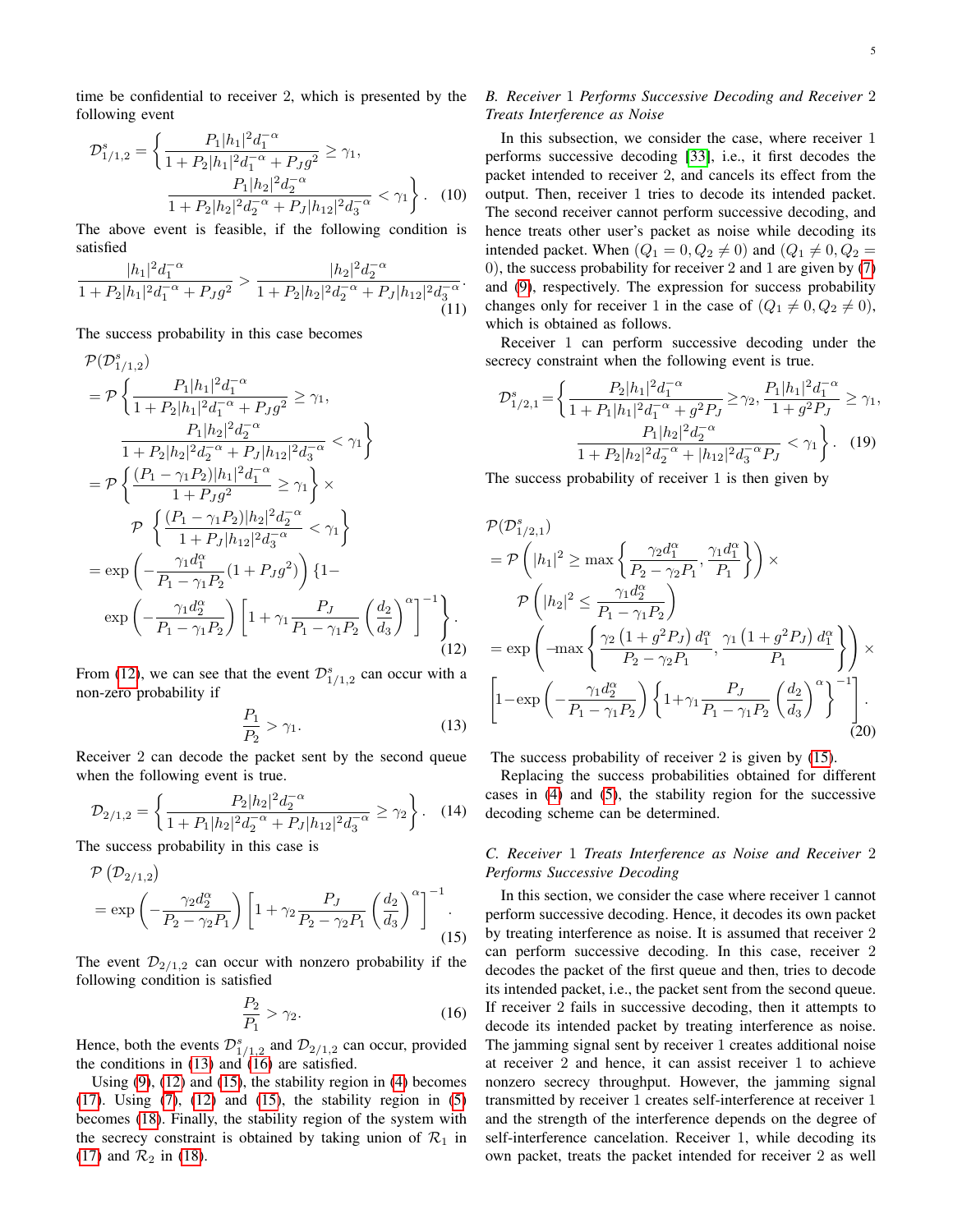$$
\mathcal{R}_{1} = \begin{cases}\n1 - \exp\left(-\gamma_{1}d_{1}^{\alpha}(1+g^{2}P_{J})\left(\frac{1}{P_{1}-\gamma_{1}P_{2}}-\frac{1}{P_{1}}\right)\right)\frac{1-\exp\left(-\frac{\gamma_{1}d_{2}^{\alpha}}{P_{1}}\right)\left[1+\gamma_{1}\frac{P_{J}}{P_{1}}\left(\frac{d_{2}}{q}\right)^{\alpha}\right]^{-1}}{1-\exp\left(-\frac{\gamma_{1}d_{2}^{\alpha}}{P_{1}-\gamma_{1}P_{2}}\right)\left[1+\gamma_{1}\frac{P_{J}}{P_{1}-\gamma_{1}P_{2}}\left(\frac{d_{2}}{q}\right)^{\alpha}\right]^{-1}}\right. \\
\left.\left. + \exp\left(-\frac{\gamma_{2}d_{2}^{\alpha}}{P_{1}}\right)\left[1+\gamma_{2}\frac{P_{J}}{P_{2}-\gamma_{2}P_{1}}\left(\frac{d_{2}}{q}\right)^{\alpha}\right]^{-1}\right.\right. \\
\left. + \exp\left(-\frac{\gamma_{1}d_{1}^{\alpha}}{P_{1}}\left(1+g^{2}P_{J}\right)\right)\left\{1-\exp\left(-\frac{\gamma_{1}d_{2}^{\alpha}}{P_{1}}\right)\left[1+\gamma_{1}\frac{P_{J}}{P_{1}}\left(\frac{d_{2}}{q}\right)^{\alpha}\right]^{-1}\right\}\right.\n\left.\left. + \frac{\exp\left(-\frac{\gamma_{2}d_{2}^{\alpha}}{P_{2}-\gamma_{2}P_{1}}\left(\frac{d_{2}}{q}\right)^{\alpha}\right)}{1+\gamma_{2}\frac{P_{J}}{P_{2}-\gamma_{2}P_{1}}\left(\frac{d_{2}}{q}\right)^{\alpha}}\right\}.\n\left.\left. + \exp\left(-\frac{\gamma_{1}d_{1}^{\alpha}}{P_{1}}\left(1+g^{2}P_{J}\right)\right)\left\{1-\exp\left(-\frac{\gamma_{1}d_{2}^{\alpha}}{P_{1}}\right)\left[1+\gamma_{1}\frac{P_{J}}{P_{2}}\left(\frac{d_{2}}{q}\right)^{\alpha}\right]^{-1}\right\}.\n\right.\n\left.\left. + \exp\left(-\frac{\gamma_{1}d_{1}^{\alpha}}{P_{1}-\gamma_{1}P_{2}}\left(1+g^{2}P_{J}\right)\right)\right\} \
$$

as the residual self-interference cancelation from the jamming signal as noise. In the following, the success probability for both the receivers are obtained for different status of the queues.

When  $Q_1 = 0$  and  $Q_2 \neq 0$ , and  $Q_1 \neq 0$  and  $Q_2 = 0$ , the success probabilities  $P(D_{2/2})$  and  $P(D_{1/1}^s)$  are same as in [\(7\)](#page-3-3) and [\(9\)](#page-3-2), respectively. Hence, it is required to consider the following case only.

*1)* When  $Q_1 \neq 0$  *and*  $Q_2 \neq 0$ *:* In this case we assume that receiver 2 can perform successive decoding. For the event  $\mathcal{D}_{1/1,2}^s$ , receiver 1 should be able to decode its own packet as well as receiver 2 should not be able to decode the packet intended to receiver 1 either by treating interference as noise or successive decoding. In the case of successive decoding, receiver 2 tries to decode its intended packet first and then tries to cancel its effect to decode the packet sent from queue 1. However, in both cases, the jamming signal sent from receiver 1 remains as noise at receiver 2.

The probability that receiver 1 decodes its intended packet with the secrecy constraint is determined as

$$
\mathcal{P}\left(\mathcal{D}_{1/1,2}^{s}\right) = \mathcal{P}\left(\mathcal{D}_{1/1,2}^{s,2SD}\right) + \mathcal{P}\left(\mathcal{D}_{1/1,2}^{s,2IAN}\right) - \n\mathcal{P}\left(\mathcal{D}_{1/1,2}^{s,2SD} \cap \mathcal{D}_{1/1,2}^{s,2IAN}\right),
$$
\n(21)

where  $\mathcal{D}_{1/1,2}^{s,\mathrm{2SD}}$  $_{1/1,2}^{s,25D}$  denotes the event that receiver 1 receives secretly its information if receiver 2 can perform successive decoding (SD), i.e., receiver 2 decodes its intended packet first, then tries to decode the packet intended to receiver 1, and  $\mathcal{D}_{1/1,2}^{s,2IAN}$ 1/1,2 denotes the event that receiver 1 can decode its information secretly if receiver 2 performs treating interference as noise (IAN).

<span id="page-5-0"></span>The probability of the event  $\mathcal{D}_{1/1,2}^{s,\mathrm{2SD}}$  $_{1/1,2}^{s,25D}$  is calculated as follows

<span id="page-5-2"></span><span id="page-5-1"></span>
$$
\mathcal{P}\left(\mathcal{D}_{1/1,2}^{s,\text{2SD}}\right) = \mathcal{P}\left(A_1 \cap A_2 \cap A_3\right)
$$

$$
= \mathcal{P}\left(A_1 | A_2 \cap A_3\right) \mathcal{P}\left(A_2 \cap A_3\right)
$$

$$
= \mathcal{P}\left(A_1\right) \mathcal{P}\left(A_2 \cap A_3\right),\tag{22}
$$

where the events  $A_1$ ,  $A_2$  and  $A_3$  are defined as

$$
A_1 = \left\{ \frac{P_1|h_1|^2 d_1^{-\alpha}}{1 + P_2|h_1|^2 d_1^{-\alpha} + P_J g^2} \ge \gamma_1 \right\},
$$
  
\n
$$
A_2 = \left\{ \frac{P_2|h_2|^2 d_2^{-\alpha}}{1 + P_1|h_2|^2 d_2^{-\alpha} + P_J|h_{12}|^2 d_3^{-\alpha}} \ge \gamma_2 \right\},
$$
  
\n
$$
A_3 = \left\{ \frac{P_1|h_2|^2 d_2^{-\alpha}}{1 + P_J|h_{12}|^2 d_3^{-\alpha}} < \gamma_1 \right\}.
$$
\n(23)

Note that in the above,  $A_1$  is independent of  $A_2$  and  $A_3$ . Now, we consider the evaluation of the following term in [\(22\)](#page-5-2)

<span id="page-5-3"></span>
$$
\mathcal{P}(A_1) = \mathcal{P}\left\{\frac{P_1|h_1|^2d_1^{-\alpha}}{1 + P_2|h_1|^2d_1^{-\alpha} + P_Jg^2} \ge \gamma_1\right\}
$$

$$
= \exp\left(-\frac{\gamma_1d_1^{\alpha}}{P_1 - \gamma_1P_2}\left(1 + P_Jg^2\right)\right). \tag{24}
$$

<span id="page-5-4"></span>Consider the evaluation of the second term in [\(22\)](#page-5-2)

$$
\mathcal{P}(A_2 \cap A_3) = \mathcal{P}\left\{\frac{P_2|h_2|^2d_2^{-\alpha}}{1+P_1|h_2|^2d_2^{-\alpha} + P_J|h_{12}|^2d_3^{-\alpha}} \ge \gamma_2, \frac{P_1|h_2|^2d_2^{-\alpha}}{1+P_J|h_{12}|^2d_3^{-\alpha}} < \gamma_1\right\}.
$$
\n(25)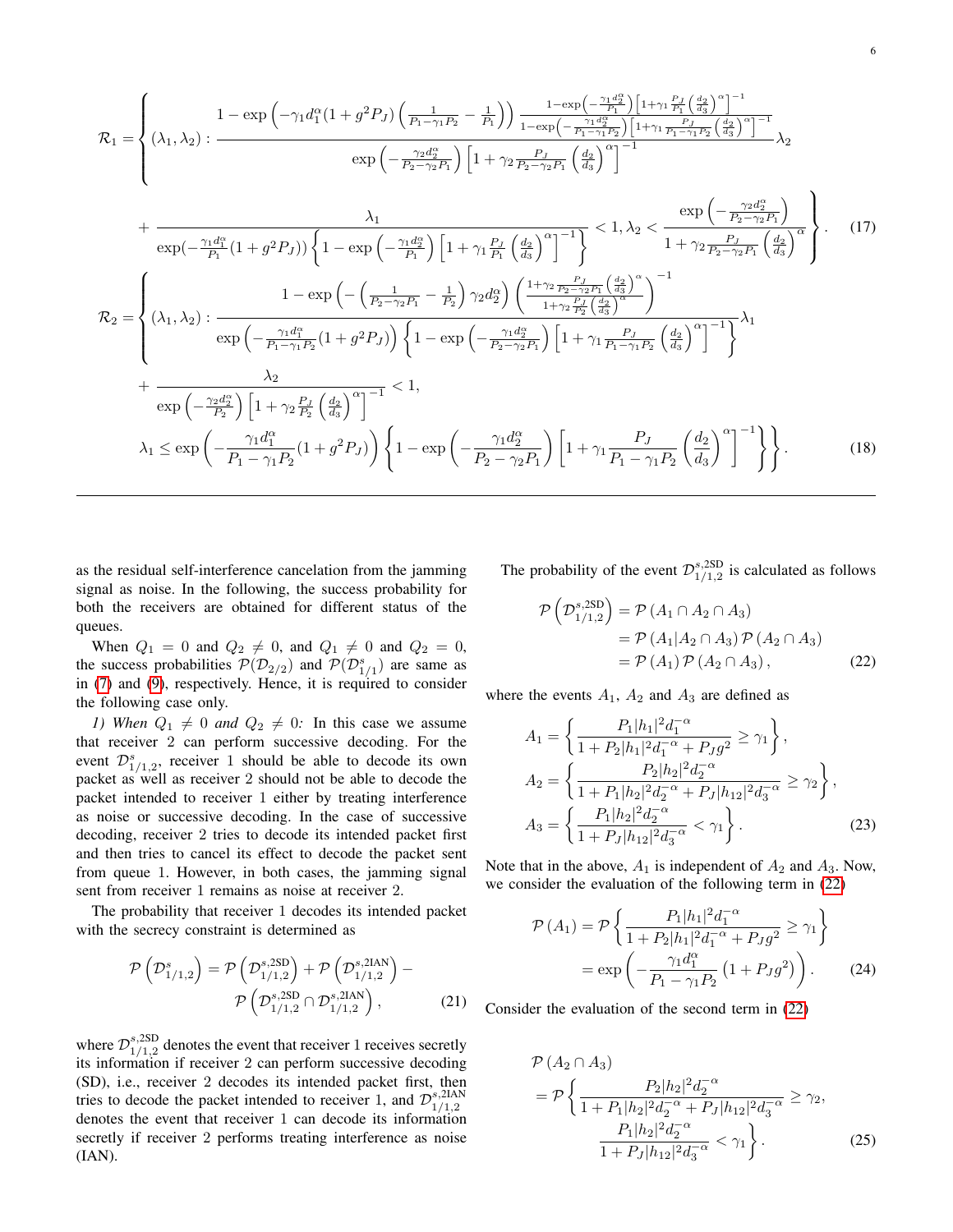For the event  $\{A_2 \cap A_3\}$  to be feasible, the following condition Consider the following is required to be satisfied

$$
\frac{P_1}{P_2} < \frac{\gamma_1}{(1 + \gamma_1)\gamma_2}.\tag{26}
$$

On further simplification,  $P(A_2 \cap A_3)$  becomes

$$
\mathcal{P}(A_2 \cap A_3) \n= \mathcal{P}\left(\frac{\gamma_2(1+P_J|h_{12}|^2d_3^{-\alpha})}{(P_2 - \gamma_2P_1)d_2^{-\alpha}} \le |h_2|^2 \le \frac{\gamma_1(1+P_J|h_{12}|^2d_3^{-\alpha})}{P_1d_2^{-\alpha}}\right) \n= \int_0^\infty \mathcal{P}\left(\frac{\gamma_2(1+P_J|h_{12}|^2d_3^{-\alpha})}{(P_2 - \gamma_2P_1)d_2^{-\alpha}} \le |h_2|^2 \n< \frac{\gamma_1(1+P_J|h_{12}|^2d_3^{-\alpha})}{P_1d_2^{-\alpha}}\Big| |h_{12}|^2 = x\right) f_{|h_{12}|^2}(x) dx \n= \frac{\exp\left(-\frac{\gamma_2d_2^{\alpha}}{P_2 - \gamma_2P_1}\right)}{1+\frac{\gamma_2P_J}{P_2 - \gamma_2P_1}\left(\frac{d_2}{d_3}\right)^{\alpha}} - \frac{\exp\left(-\frac{\gamma_1d_2^{\alpha}}{P_1}\right)}{1+\gamma_1\frac{P_J}{P_1}\left(\frac{d_2}{d_3}\right)^{\alpha}},
$$
\n(27)

where for the above integral to exist the following condition must be satisfied

$$
\left(\frac{d_2}{d_3}\right)^{\alpha} > \frac{\gamma_2 P_1 - P_2}{\gamma_2 P_J}.\tag{28}
$$

Using [\(24\)](#page-5-3) and [\(27\)](#page-6-0), [\(22\)](#page-5-2) becomes

$$
\mathcal{P}\left(\mathcal{D}_{1/1,2}^{s,\text{2SD}}\right) = \exp\left(-\frac{\gamma_1 d_1^{\alpha}}{P_1 - \gamma_1 P_2} \left(1 + P_J g^2\right)\right) \times \left[\frac{\exp\left(-\frac{\gamma_2 d_2^{\alpha}}{P_2 - \gamma_2 P_1}\right)}{1 + \frac{\gamma_2 P_J}{P_2 - \gamma_2 P_1} \left(\frac{d_2}{d_3}\right)^{\alpha}} - \frac{\exp\left(-\frac{\gamma_1 d_2^{\alpha}}{P_1}\right)}{1 + \gamma_1 \frac{P_J}{P_1} \left(\frac{d_2}{d_3}\right)^{\alpha}}\right].
$$
 (29)

Now, consider the evaluation of  $\mathcal{P} \left( \mathcal{D}_{1/1, 2}^{s, 2\text{IAN}} \right)$  $\binom{s,2{\rm IAN}}{1/1,2}$  in [\(21\)](#page-5-4)

$$
\mathcal{P}\left(\mathcal{D}_{1/1,2}^{s,2\text{IAN}}\right) = \mathcal{P}\left(A_{1}\right)\mathcal{P}\left(A_{4}\cap A_{5}\right)
$$
\n
$$
= \exp\left(-\frac{\gamma_{1}d_{1}^{\alpha}}{P_{1}-\gamma_{1}P_{2}}\left(1+P_{J}g^{2}\right)\right)\mathcal{P}\left(A_{4}\cap A_{5}\right),\tag{30}
$$

where the events  $A_4$  and  $A_5$  are defined as

$$
A_4 = \left\{ \frac{P_2 |h_2|^2 d_2^{-\alpha}}{1 + P_1 |h_2|^2 d_2^{-\alpha} + P_J |h_{12}|^2 d_3^{-\alpha}} < \gamma_2 \right\}, \text{ and}
$$

$$
A_5 = \left\{ \frac{P_1 |h_2|^2 d_2^{-\alpha}}{1 + P_2 |h_2|^2 d_2^{-\alpha} + P_J |h_{12}|^2 d_3^{-\alpha}} < \gamma_1 \right\}. \tag{31}
$$

$$
\mathcal{P}(A_4 \cap A_5) \n= \mathcal{P}\left\{\frac{P_2|h_2|^2d_2^{-\alpha}}{1+P_1|h_2|^2d_2^{-\alpha}+P_J|h_{12}|^2d_3^{-\alpha}} < \gamma_2, \frac{P_1|h_2|^2d_2^{-\alpha}}{1+P_2|h_2|^2d_2^{-\alpha}+P_J|h_{12}|^2d_3^{-\alpha}} < \gamma_1\right\} \n= \mathcal{P}\left\{\frac{|h_2|^2}{1+P_J|h_{12}|^2d_3^{-\alpha}} < \frac{d_2^{\alpha}}{\max\left\{\frac{P_2}{\gamma_2}-P_1, \frac{P_1}{\gamma_1}-P_2\right\}}\right\} \n= 1 - \exp\left(-\frac{d_2^{\alpha}}{\max\left\{\frac{P_2}{\gamma_2}-P_1, \frac{P_1}{\gamma_1}-P_2\right\}}\right) \times \n\left\{1 + \frac{d_2^{\alpha}}{\max\left\{\frac{P_2}{\gamma_2}-P_1, \frac{P_1}{\gamma_1}-P_2\right\}}P_Jd_3^{-\alpha}\right\}^{-1}.
$$
\n(32)

<span id="page-6-0"></span>Using [\(32\)](#page-6-1), [\(30\)](#page-6-2) becomes

<span id="page-6-1"></span>
$$
\mathcal{P}\left(\mathcal{D}_{1/1,2}^{s,2\text{IAN}}\right) = \exp\left(-\frac{\gamma_1 d_1^{\alpha}}{P_1 - \gamma_1 P_2} \left(1 + P_J g^2\right)\right) \times \left(1 - \exp\left(-\frac{d_2^{\alpha}}{\max\left\{\frac{P_2}{\gamma_2} - P_1, \frac{P_1}{\gamma_1} - P_2\right\}}\right) \times \left\{1 + \frac{d_2^{\alpha}}{\max\left\{\frac{P_2}{\gamma_2} - P_1, \frac{P_1}{\gamma_1} - P_2\right\}} P_J d_3^{-\alpha}\right\}^{-1}\right). \tag{33}
$$

It can be noticed that as the events  $A_2$  and  $A_4$  are mutually exclusive of each other, we have

<span id="page-6-5"></span><span id="page-6-4"></span>
$$
\mathcal{P}\left(\mathcal{D}_{1/1,2}^{s,\mathrm{2SD}} \cap \mathcal{D}_{1/1,2}^{s,\mathrm{2IAN}}\right) = 0. \tag{34}
$$

<span id="page-6-3"></span>Using [\(29\)](#page-6-3), [\(33\)](#page-6-4), and [\(34\)](#page-6-5), [\(21\)](#page-5-4) becomes

$$
\mathcal{P}\left(\mathcal{D}_{1/1,2}^{s}\right)
$$
\n
$$
= \exp\left(-\frac{\gamma_{1}d_{1}^{\alpha}}{P_{1} - \gamma_{1}P_{2}}\left(1 + P_{J}g^{2}\right)\right)\left[\frac{\exp\left(\frac{-\gamma_{2}d_{2}^{\alpha}}{P_{2} - \gamma_{2}P_{1}}\right)}{1 + \frac{\gamma_{2}P_{J}}{P_{2} - \gamma_{2}P_{1}}\left(\frac{d_{2}}{d_{3}}\right)^{\alpha}} - \frac{\exp\left(\frac{-\gamma_{1}d_{1}^{\alpha}}{P_{1}}\right)}{1 + \gamma_{1}\frac{P_{J}}{P_{1}}\left(\frac{d_{2}}{d_{3}}\right)^{\alpha}}\right] + \exp\left(-\frac{\gamma_{1}d_{1}^{\alpha}}{P_{1} - \gamma_{1}P_{2}}\left(1 + P_{J}g^{2}\right)\right) \times \left(1 - \exp\left(-\frac{d_{2}^{\alpha}}{\max\left\{\frac{P_{2}}{\gamma_{2}} - P_{1}, \frac{P_{1}}{\gamma_{1}} - P_{2}\right\}}\right)\right) \times \left\{1 + \frac{d_{2}^{\alpha}}{\max\left\{\frac{P_{2}}{\gamma_{2}} - P_{1}, \frac{P_{1}}{\gamma_{1}} - P_{2}\right\}} P_{J}d_{3}^{-\alpha}\right\}^{-1}\right). \tag{35}
$$

<span id="page-6-2"></span>In the following, the success probability for receiver 2 is obtained. In this case, receiver 2 first attempts to decode its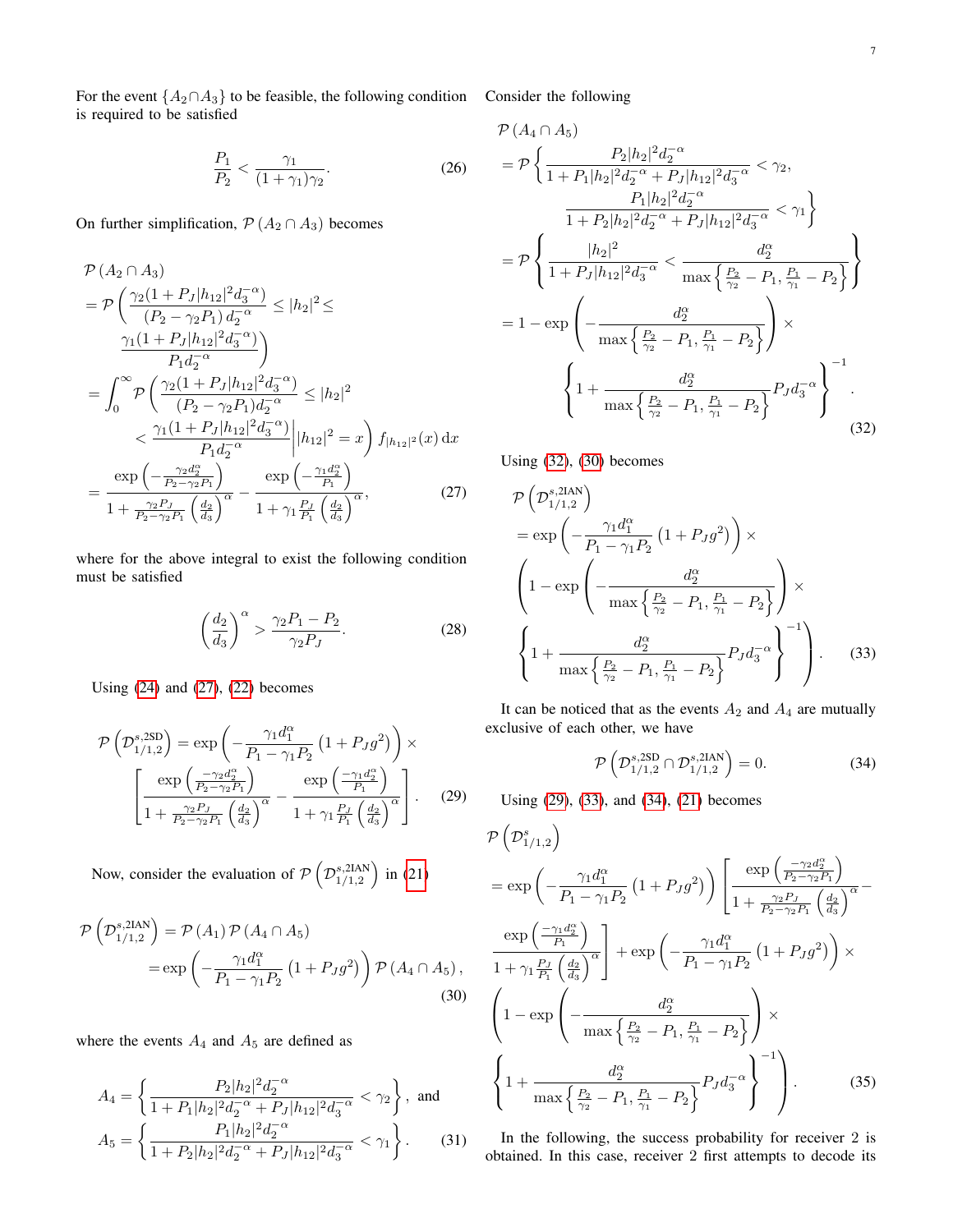intended packet by successive decoding. If it fails in successive decoding, it decodes by treating interference as noise.

$$
\begin{split} \mathcal{P}\left(\mathcal{D}_{2|1,2}\right) &= \mathcal{P}\left(\mathcal{D}_{2|1,2}^{\text{ZIAN}} \cup \mathcal{D}_{2|1,2}^{\text{2SD}}\right) \\ &= \mathcal{P}\left(\mathcal{D}_{2|1,2}^{\text{ZIAN}}\right) + \mathcal{P}\left(\mathcal{D}_{2|1,2}^{\text{2SD}}\right) - \mathcal{P}\left(\mathcal{D}_{2|1,2}^{\text{ZIAN}} \cap \mathcal{D}_{2|1,2}^{\text{2SD}}\right), \end{split} \tag{36}
$$

where  $\mathcal{D}_{2|1,2}^{2\text{IAN}}$  denotes the event that receiver 2 is able to decode its intended packet with treating interference as noise and  $\mathcal{D}_{2|1,2}^{2SD}$  denotes the event that receiver 2 is able to decode its intended packet with successive decoding, i.e., receiver 2 decodes the packet intended to receiver 1, then attempts to decode its own packet. To calculate  $P(D_{2|1,2})$ , consider the following event

$$
B_1 = \left\{ \frac{P_2 |h_2|^2 d_2^{-\alpha}}{1 + P_1 |h_2|^2 d_2^{-\alpha} + P_J |h_{12}|^2 d_3^{-\alpha}} \ge \gamma_2 \right\},
$$
  
\n
$$
B_2 = \left\{ \frac{P_1 |h_2|^2 d_2^{-\alpha}}{1 + P_2 |h_2|^2 d_2^{-\alpha} + P_J |h_{12}|^2 d_3^{-\alpha}} \ge \gamma_1 \right\},
$$
  
\n
$$
B_3 = \left\{ \frac{P_2 |h_2|^2 d_2^{-\alpha}}{1 + P_J |h_{12}|^2 d_3^{-\alpha}} \ge \gamma_2 \right\}
$$
(37)

Now, consider the following

$$
\mathcal{P}\left(\mathcal{D}_{2|1,2}^{2\text{IAN}}\right) = \mathcal{P}\left(B_1\right)
$$
\n
$$
= \exp\left(-\frac{\gamma_2 d_2^{\alpha}}{P_2 - \gamma_2 P_1}\right) \left[1 + \gamma_2 \frac{P_J}{P_2 - \gamma_2 P_1} \left(\frac{d_2}{d_3}\right)^{\alpha}\right]^{-1}.\tag{38}
$$

The equation above is obtained using the results derived in Section [III-A](#page-3-4) (See  $(14)$  and  $(15)$ ).

Consider the calculation of probability of the event  $\mathcal{D}_{2|1,2}^{2SD} =$  $B_2 \cap B_3 \cap B_1^c$ . Since the events  $\mathcal{D}_{2|1,2}^{2IAN}$  and  $\mathcal{D}_{2|1,2}^{2SD}$  are mutually exclusive, we have

$$
\mathcal{P}\left(\mathcal{D}_{2|1,2}^{\text{2SD}}\right) = \mathcal{P}\left(B_2 \cap B_3 \cap B_1^c\right)
$$
\n
$$
= \mathcal{P}\left(\frac{P_1|h_2|^2 d_2^{-\alpha}}{1 + P_2|h_2|^2 d_2^{-\alpha} + P_J|h_{12}|^2 d_3^{-\alpha}} \ge \gamma_1,
$$
\n
$$
\frac{P_2|h_2|^2 d_2^{-\alpha}}{1 + P_J|h_{12}|^2 d_3^{-\alpha}} \ge \gamma_2,
$$
\n
$$
\frac{P_2|h_2|^2 d_2^{-\alpha}}{1 + P_1|h_2|^2 d_2^{-\alpha} + P_J|h_{12}|^2 d_3^{-\alpha}} < \gamma_2\right)
$$
\n
$$
= \mathcal{P}\left(\gamma_2' \le \frac{|h_2|^2}{1 + P_J|h_{12}|^2 d_3^{-\alpha}} \le \gamma_2''\right),\tag{39}
$$

where  $\gamma_2' \triangleq \min\left\{\frac{\gamma_1 d_2^{\alpha}}{P_1 - \gamma_1 P_2}, \frac{\gamma_2 d_2^{\alpha}}{P_2}\right\}$  and  $\gamma_2'' = \frac{\gamma_2 d_2^{\alpha}}{P_2 - \gamma_2 P_1}$ . For this probability to exist, following condition is required to be satisfied

$$
\frac{\gamma_1}{P_1 - \gamma_1 P_2} < \frac{\gamma_2}{P_2 - \gamma_2 P_1} \tag{40}
$$

When [\(40\)](#page-7-0) is satisfied, [\(39\)](#page-7-1) becomes

<span id="page-7-4"></span>
$$
\mathcal{P}\left(\mathcal{D}_{2|1,2}^{\text{2SD}}\right) \n= \mathcal{P}\left(\gamma_2' \left(1 + P_J |h_{12}|^2 d_3^{-\alpha}\right) \le |h_2|^2 \le \gamma_2'' \left(1 + P_J |h_{12}|^2 d_3^{-\alpha}\right)\right) \n= \int_0^\infty \mathcal{P}\left(\gamma_2' \left(1 + P_J |h_{12}|^2 d_3^{-\alpha}\right) \le |h_2|^2 \n< \gamma_2'' \left(1 + P_J |h_{12}|^2 d_3^{-\alpha}\right) \left||h_{12}|^2 = x\right) f_{|h_{12}|^2}(x) dx \n= \frac{\exp\left(-\gamma_2'\right)}{1 + \gamma_2' P_J d_3^{-\alpha}} - \frac{\exp\left(-\gamma_2''\right)}{1 + \gamma_2'' P_J d_3^{-\alpha}}.
$$
\n(41)

Using [\(38\)](#page-7-2) and [\(41\)](#page-7-3) and noticing that  $\mathcal{P}\left(\mathcal{D}_{2|1,2}^{2IAN} \cap \mathcal{D}_{2|1,2}^{2SD}\right)$  = 0, [\(36\)](#page-7-4) becomes

<span id="page-7-3"></span>
$$
\mathcal{P}\left(D_{2|1,2}\right) = \exp\left(-\frac{\gamma_2 d_2^{\alpha}}{P_2 - \gamma_2 P_1}\right) \left[1 + \gamma_2 \frac{P_J}{P_2 - \gamma_2 P_1} \left(\frac{d_2}{d_3}\right)^{\alpha}\right]^{-1} + \frac{\exp\left(-\gamma_2'\right)}{1 + \gamma_2' P_J d_3^{-\alpha}} - \frac{\exp\left(-\gamma_2''\right)}{1 + \gamma_2'' P_J d_3^{-\alpha}}.
$$
\n(42)

Replacing the success probabilities obtained for different cases in [\(4\)](#page-2-3) and [\(5\)](#page-2-4), the stability region can be determined.

## *D. Remarks*

- 1) The stability region for the BC with the secrecy constraint when receiver 1 does not have full-duplex capability can be obtained as a special case by setting  $P<sub>I</sub> = 0$ for the different decoding schemes.
- <span id="page-7-2"></span>2) In the third case (Section [III-C\)](#page-4-5), if receiver 2 can only perform successive decoding (i.e., it cannot treat interference as noise if it fails in successive decoding), then the success probabilities  $\mathcal{P}\left(\mathcal{D}_{1/1,2}^{s}\right)$  and  $\mathcal{P}\left(\mathcal{D}_{2|1,2}\right)$  are obtained by setting  $\mathcal{P} \left( \mathcal{D}_{1/1,2}^{s,2\text{IAN}} \right)$  $\binom{s,2\text{IAN}}{1/1,2} = 0$  and  $\mathcal{P}\left(\mathcal{D}_{2|1,2}^{\text{2IAN}}\right) = 0$ in [\(21\)](#page-5-4) and [\(36\)](#page-7-4), respectively.
- 3) The results derived in this section are also useful for other communication scenarios such as the cases with different kind of data arrivals and congestion levels at the queues. We can also apply the results for the optimal design of the system. For example, the jamming power of receiver 1 can be optimized to enhance the system throughput as we present in Section [IV-D.](#page-10-0)
- 4) Using the result in [\[33\]](#page-12-24), it is not difficult to show that both the receivers cannot perform successive decoding simultaneously since it results in infeasible power allocation even for the BC without the secrecy constraint as given by

<span id="page-7-5"></span><span id="page-7-1"></span>
$$
P_1 \le \frac{|h_1|^2 - |h_2|^2}{|h_1|^2 |h_2|^2} \quad \text{and} \quad P_2 \le \frac{|h_2|^2 - |h_1|^2}{|h_1|^2 |h_2|^2}. \tag{43}
$$

<span id="page-7-0"></span>From [\(43\)](#page-7-5), we can see that  $P_1$  and  $P_2$  cannot be positive simultaneously. Note that the stability region of the BC without secrecy constraint  $(\mathcal{R}^{ws})$  will include the stability region with the secrecy constraint  $(\mathcal{R})$ , i.e.,  $\mathcal{R} \subseteq \mathcal{R}^{ws}$  and hence, we have not considered the case of both the receivers performing successive decoding simultaneously.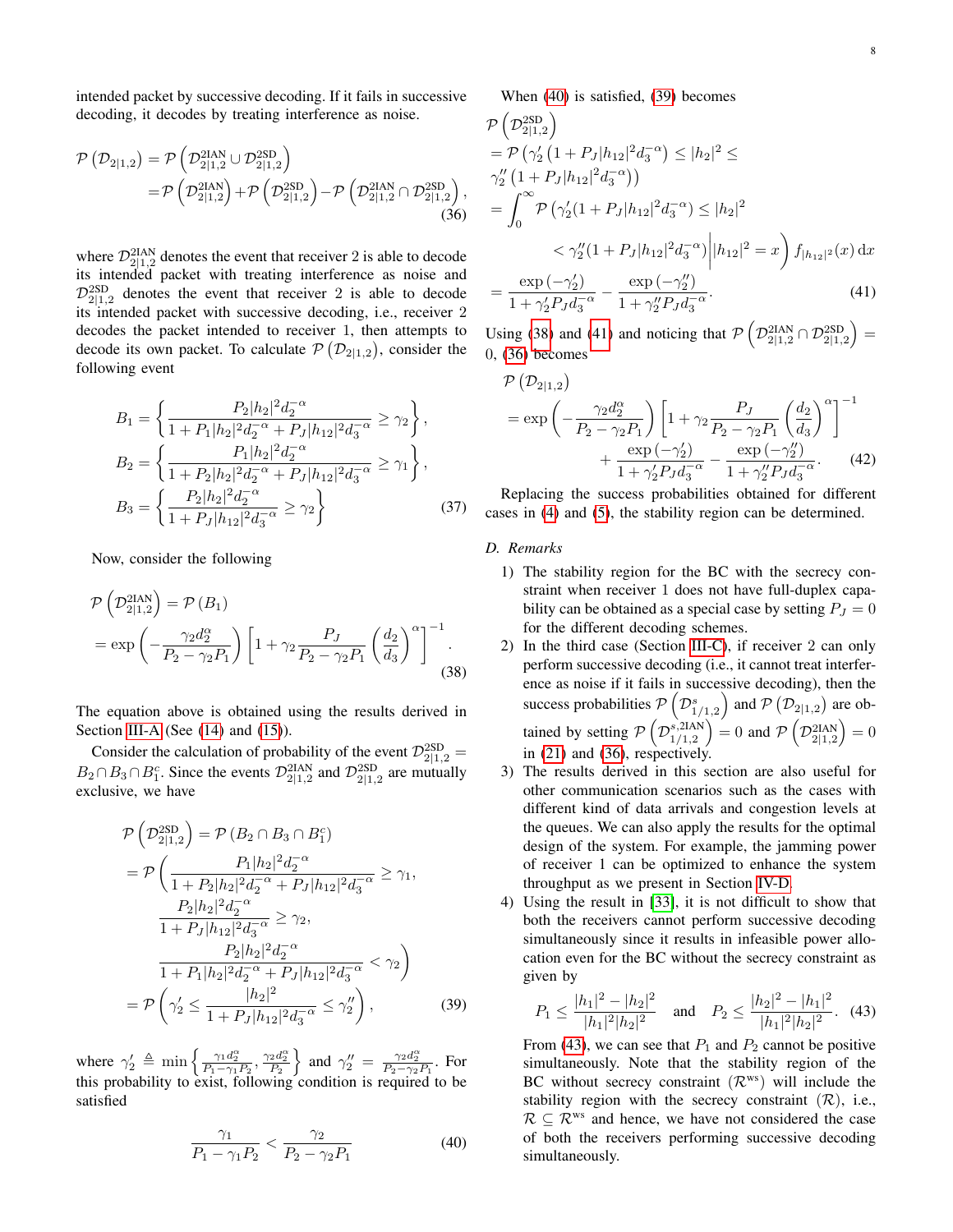

<span id="page-8-0"></span>Fig. 2. The stability region where  $P_1 = P_2 = 100$ ,  $P_J = 0$ ,  $\gamma_1 = 0.5$ ,  $\gamma_2 = 0.4, d = 10, d_1 = d, d_2 = 1.1d,$  and  $\alpha = 2.3$ .

#### IV. NUMERICAL RESULTS

In this section, numerical results are presented first for the stability region for different decoding schemes at the receivers. Then, the closures of the stability regions are obtained for the different cases. Finally, numerical results are presented for the optimization problem of jamming power considered in Section [IV-D.](#page-10-0)

#### *A. Stability Region Analysis with Different Decoding Schemes*

In this subsection, we present the stability region for difference decoding capabilities at the receivers. In all figures,  $(DC_1, DC_2)$  means the decoding scheme at receiver i is  $DC_i$ , which is either the decoding by treating interference as noise (TIN) or the successive decoding (SD).

*1) No full-duplex capability at receiver 1:* The stability regions are plotted in Fig. [2](#page-8-0) when receiver 1 does not send any jamming signal to receiver 2, i.e.,  $P_j = 0$ , and receiver 2 decodes by treating interference as noise (TIN) due to a decoding constraint. In this figure, different decoding capabilities for receiver 1 (i.e., SD and TIN) are considered for both cases with/without the secrecy constraint at receiver 1. Note that the stability regions without the secrecy constraint are plotted based on [\[34\]](#page-12-25) for both the decoding schemes of receiver 1. The stability regions with the secrecy constraints are plotted using the results derived in Sections [III-A](#page-3-4) and [III-B.](#page-4-6)

In Fig. [2,](#page-8-0) the same transmit power for packet in the queues are assumed as  $P_1 = P_2 = 100$ . From Fig. [2,](#page-8-0) it can be noticed that due to the secrecy constraint for packets intended to receiver 1, the stability region has reduced compared to the case when there is no secrecy constraint at receiver 2. One can also notice that as the value of  $\lambda_1$  decreases, the penalty on the stability region due to the secrecy constraint also decreases. Expectedly, when there is no packet for receiver 1, there is no penalty on the throughput for receiver 2 as there is no secrecy constraint for the packet intended to receiver 2. It is interesting to note that the stability region with the secrecy constraint for the successive decoding can be larger than the stability region without the secrecy constraint for the TIN case, for some values of  $\lambda_1$  and  $\lambda_2$ .



<span id="page-8-1"></span>Fig. 3. The stability region with and without full-duplex capability at receiver 1:  $P_1 = 100, P_2 = 100, \gamma_1 = 0.4, \gamma_2 = 0.3, d = 10, d_1 = d$ ,  $d_2 = d_3 = 1.1d, g = 10^{-3}, \text{ and } \alpha = 2.3.$ 

*2) With full-duplex capability at receiver 1:* In this case, the stability region is depicted when receiver 1 sends a jamming signal to receiver 2 and it is assumed that receiver 2 cannot perform successive decoding. In Fig. [3,](#page-8-1) the stability regions are plotted using the results derived in Sections [III-A](#page-3-4) (when both the receivers treat interference as noise) and [III-B](#page-4-6) (when receiver 1 performs successive decoding and receiver 2 treats interference as noise) for different values of jamming powers, when the coefficient of self-interference cancelation is  $q =$  $10^{-3}$  or  $\beta \triangleq -10 \log g^2 = 60$ dB. It can be noticed that, with an increase in the power of the jamming signal, there is also an increase in the throughput for the receiver 1. However, the throughput for receiver 2 decreases as receiver 2 cannot cancel the effect of the jamming power.

Next we consider the scenario, when receiver 1 cannot perform successive decoding. Thus, it treats the packet of the second queue and the residual jamming signal as noise while decoding its intended packet. However, receiver 2 can perform successive decoding in this case. The SINR thresholds for decoding packets intended to receiver 1 and 2 are  $\gamma_1 = 0.3$  and  $\gamma_2 = 0.5$ , respectively. In Fig. [4,](#page-9-0) the stability region obtained in Section [III-C](#page-4-5) is plotted for  $P_1 = P_2 = P_J = 100$ , and  $\beta = 60$ dB. From the plot, it can be noticed that it is possible to ensure nonzero stable throughput for queue 1, although receiver 2 has the capability to perform successive decoding. As the jamming power increases, receiver 1 can support larger arrival rates. However, the arrival rate for receiver 2 decreases with the increase in the jamming power as it causes additional interference at receiver 2.

## *B. Impact of Imperfect Self-interference Cancelation on the Stability Region*

In this subsection, the effect of imperfect self-interference cancelation on the stability region is investigated. It is assumed that receiver 2 cannot perform successive decoding. In Fig. [5,](#page-9-1) the stability regions are plotted for different values of coefficient of self-interference cancelation when power of the jamming signal is kept fixed. The stability regions for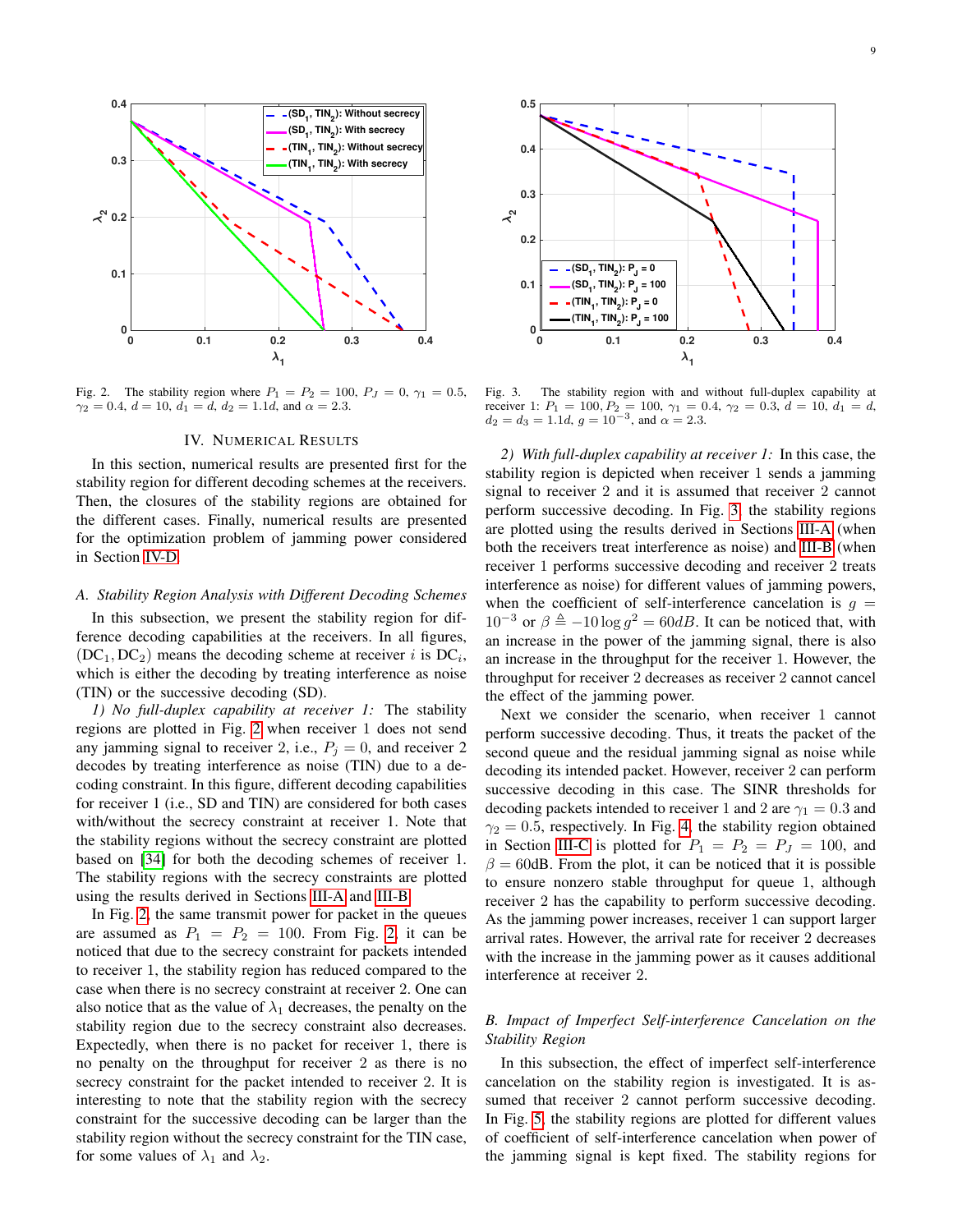

<span id="page-9-0"></span>Fig. 4. The stability region when  $Rx - 1$  treats interference as noise and Rx 2 can perform successive decoding:  $P_1 = P_2 = P_J = 100$ ,  $\alpha = 2.8$ ,  $d = 10, c = 0.8, c' = 1.1, d_1 = d, d_2 = cd, d_3 = c'd, \gamma_1 = 0.3,$  $\gamma_2 = 0.5$ , and  $\beta = 60$ dB.



<span id="page-9-1"></span>Fig. 5. The stability region for different levels of self-interference isolation:  $P_1 = P_2 = 100, P_J = 100, \gamma_1 = 0.5, \gamma_2 = 0.4, d = 10, d_1 = d,$  $d_2 = d_3 = 1.1d$ , and  $\alpha = 2.3$ .

 $(TIN<sub>1</sub>, TIN<sub>2</sub>)$  and  $(SD<sub>1</sub>, TIN<sub>2</sub>)$  are obtained using the results in Sections [III-A](#page-3-4) and [III-B,](#page-4-6) respectively. It can be noticed that as the value of  $\beta$  increases, the stability region decreases. Note that higher the value of  $\beta$ , better is the self-interference technique at the full-duplex receiver. The shrink in the stability region is more for a small decrease in  $\beta$  when the value of  $\beta$  is relatively small compared to a higher value of  $\beta$ . Hence, if the self-interference technique is not efficient, the benefits obtained in service rate due to the ability of receiver 1 sending jamming signal to receiver 2 can diminish for both the decoding schemes.

The result for the other case  $(TIN_1, SD_2)$  can be obtained in a similar manner and the effect of imperfect self-interference cancelation on the stability region can be more severe due to the fact that receiver 1 cannot perform successive decoding as well as there is a secrecy constraint at receiver 1.

#### *C. Closure of the Stability Region*

In Section [III,](#page-3-5) the stability regions were obtained using success probability for fixed powers at the transmitter and the jammer (receiver 2). It was also found that when the selfinterference cancelation is not efficient, the gain obtained by jamming can be diminished. A way to overcome this problem is to allocate different transmit powers for the queues at the source and at jammer, which can make the stability region larger. In this subsection, we explore how the stability region can be improved by power allocation. For this, in Figs. [6-](#page-10-1)[9,](#page-10-2) we plot the closure of stability region, defined as follows.

*1) Closure of the stability region over all possible power allocation at the Source:* Previously, we presented the stability region for given power allocation. In this subsection, we present the stability region over all possible power allocations at the transmitter/source, i.e.,  $P_1 \in [0, P]$ ,  $P_2 \in [0, P]$ , for a given total power constraint, i.e.,  $P_1 + P_2 = P$ . However, the jamming power  $(P_J)$  is kept fixed. The closure of the stability region over all possible power allocations is defined as

<span id="page-9-2"></span>
$$
C(P_J) \triangleq \left( \bigcup_{(P_1, P_2) \in [0, P]^2, P_1 + P_2 = P} C_1(P_1, P_2, P_J) \right)
$$
  

$$
\bigcup \left( \bigcup_{(P_1, P_2) \in [0, P]^2, P_1 + P_2 = P} C_2(P_1, P_2, P_J) \right)
$$
(44)

where  $C_i(P_1, P_2, P_J) \triangleq \mathcal{R}_i$  for  $i = 1, 2$ . In [\(44\)](#page-9-2), we take the union of the regions over all possible power allocations for each queue corresponding to the closure of the stability region.

*2) Closure of the stability region over all possible jamming powers at Receiver 1:* In this case, the power at the jammer is varied and the power allocation at the transmitter is kept fixed. The closure of the stability region in this case is defined as

$$
\mathcal{C}(P_1, P_2) \triangleq \left(\bigcup_{P_J \in [0, P_J^{max}]} \mathcal{C}_1(P_1, P_2, P_J)\right)
$$

$$
\bigcup \left(\bigcup_{P_J \in [0, P_J^{max}]} \mathcal{C}_2(P_1, P_2, P_J)\right), \quad (45)
$$

$$
C = \left( \bigcup_{P_J \in [0, P_J^{\text{max}}], P_1 \text{ and } P_2 \text{ are fixed}} C_1(P_J) \right)
$$
  

$$
\bigcup \left( \bigcup_{P_J \in [0, P_J^{\text{max}}], P_1 \text{ and } P_2 \text{ are fixed}} C_2(P_J) \right), (46)
$$

where  $C_i(P_1, P_2, P_J) \triangleq \mathcal{R}_i$  for  $i = 1, 2$ .

Note that in both cases,  $\mathcal{R}_i$  corresponds to the stability region obtained for different decoding schemes in Section [III.](#page-3-5)

In the following, the closure of the stability region is plotted for different cases assuming that receiver 2 cannot perform successive decoding.[3](#page-9-3) First, consider the case, when the transmitter has a total power constraint  $P = 200$  and

<span id="page-9-3"></span><sup>3</sup>One can also obtain the results for the case when receiver 2 performs successive decoding and receiver 1 treats interference as noise using the results in Section [III-C.](#page-4-5)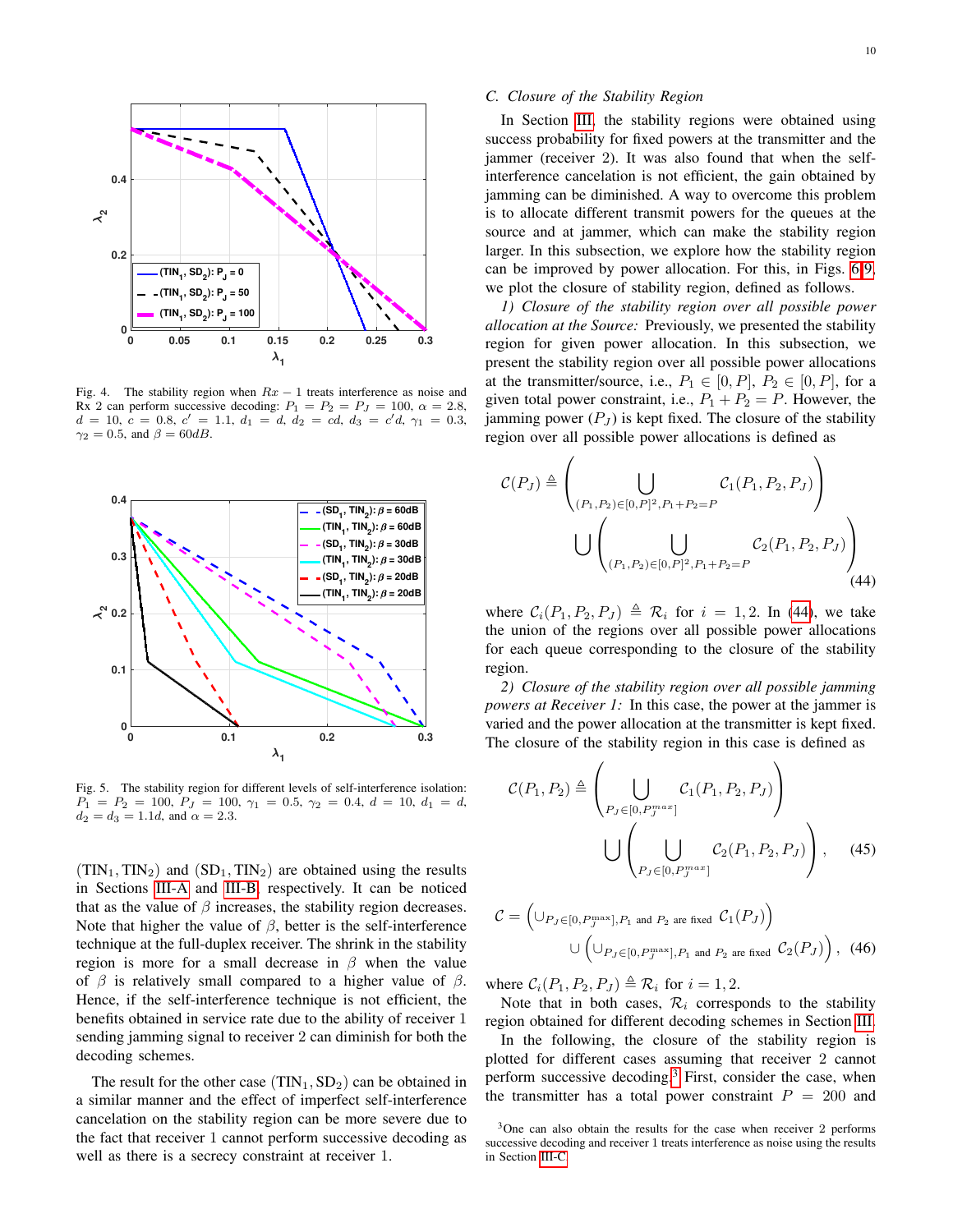

<span id="page-10-1"></span>Fig. 6. Closure of the stability region when both the receivers treat interference as noise:  $P = 200$ ,  $P<sub>J</sub> = 100$ ,  $\alpha = 2.3$ ,  $d = 10$ ,  $c = 1.1$ ,  $c' = 1.2, d_1 = d, d_2 = cd, d_3 = c'd, \gamma_1 = 0.4, \gamma_2 = 0.35, \text{and } \beta = 60dB.$ 



<span id="page-10-3"></span>Fig. 7. Closure of the stability region when receiver 1 performs successive decoding while receiver 2 treats interference as noise:  $P = 200$ ,  $P<sub>I</sub> = 100$ ,  $\alpha = 2.3, d = 10, c = 1.1, c' = 1.2, d_1 = d, d_2 = cd, d_3 = c'd, \gamma_1 = 0.4,$  $\gamma_2 = 0.35$ , and  $\beta = 60$ dB.

the power allocations at both the queues are varied under the following power constraint at the transmitter  $P_1 + P_2 = P$ . In this case, the jamming power at receiver 1 is kept fixed. We obtain the closure of the stability region under two types of decoding schemes: both receivers treat interference as noise (see Fig. [6\)](#page-10-1) and receiver 1 performs successive decoding while receiver 2 decodes its intended packet by treating other user's packet as noise (see Fig. [7\)](#page-10-3). In both cases, the jamming signal remains as noise at the receivers. From both the plots, it can be noticed that it is possible to achieve a broader stability region with power control at the transmitter. However, power control is not very helpful to enlarge the stability region, when interference is treated as noise at both the receivers.

Now, consider the second case, where the jamming power at receiver 1 is varied but fixed power allocation is used at the transmitter for both queues. In this case also, we obtain the closure of the stability region under two types of decoding



<span id="page-10-4"></span>Fig. 8. Closure of the stability region when both the receivers treat interference as noise:  $P_1 = P_2 = 100$ ,  $P_J = 100$ ,  $\alpha = 2.3$ ,  $d = 10$ ,  $c = 1.1, d_1 = d, d_2 = cd, d_3 = cd, \gamma_1 = 0.5, \gamma_2 = 0.4, \text{ and } \beta = 10dB.$ 



<span id="page-10-2"></span>Fig. 9. Closure of the stability region when receiver 1 performs successive decoding while receiver 2 treats interference as noise:  $P_1 = P_2 = 100$ ,  $P_J = 100, \ \alpha = 2.3, \ d = 10, \ c = 1.1, \ d_1 = d, \ d_2 = cd, \ d_3 = cd,$  $\gamma_1 = 0.5, \, \gamma_2 = 0.4, \, \text{and } \beta = 10dB.$ 

schemes: both receivers treat interference as noise (see Fig. [8\)](#page-10-4) and receiver 1 performs successive decoding while receiver 2 decodes its intended packet by treating other user's packet as noise (see Fig. [9\)](#page-10-2). In this case, it can be seen that by performing power control at receiver 1, the stability region can be enlarged to a great extent for both schemes compared to Fig. [5.](#page-9-1) In particular, when the self-interference technique is not very efficient, power control can be quite helpful to enlarge the stability region.

## <span id="page-10-0"></span>*D. Optimal Jamming Power Design for Maximizing Saturated Throughput of Receiver* 2

In this section, we assume that queue 2 always has packets to send while packets arrive at queue 1 at a rate  $\lambda_1$ . As queue 2 never empties, we have  $\mathcal{P}(Q_2 > 0) = 1$ . The objective here is to maximize the saturated throughput for receiver 2 by choosing the jamming power such that a minimum service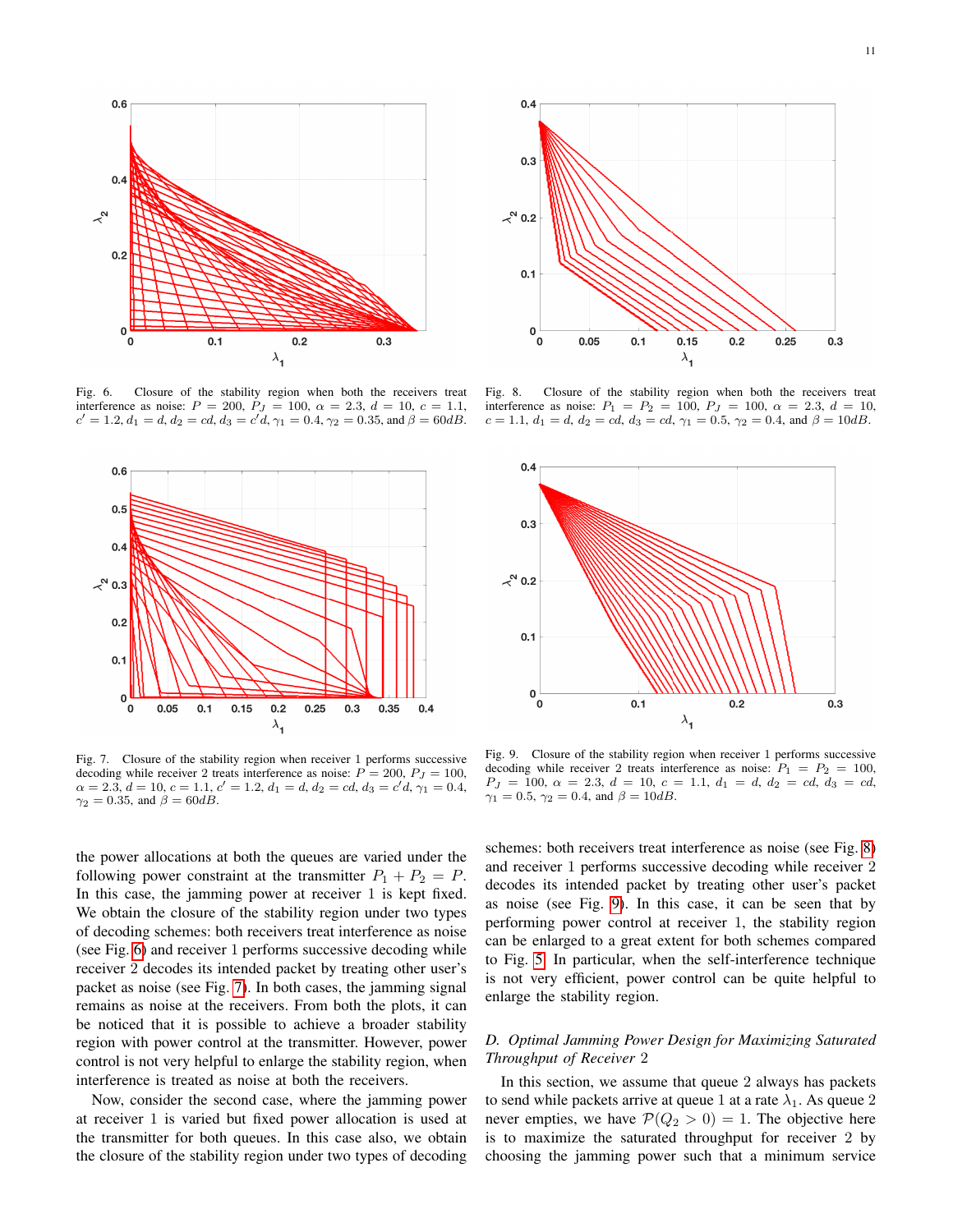rate is guaranteed for queue 1. The jamming signal transmitted by receiver 1 may increase the service rate for queue 1 and also can decrease the saturated throughput for receiver 2. It is important to note that the self-interference caused at receiver 1 may also decrease the service rate seen at the first queue if the self-interference cancelation technique is not efficient. Hence, it is non-trivial to solve the optimization problem. The average packet service rate for the first queue is

$$
\mu_1 = \mathcal{P}\left(\mathcal{D}_{1/1,2}^s\right). \tag{47}
$$

The average service rate for the second queue is

$$
\mu_2 = \mathcal{P}(Q_1 > 0) \mathcal{P}(D_{2/1,2}) + \mathcal{P}(Q_1 = 0) \mathcal{P}(D_{2/2}), (48)
$$

where  $\mathcal{P}(Q_1 > 0) = \frac{\lambda_1}{\mathcal{P}(D_{1/1,2}^s)}$ . Since, the saturated throughput for queue 2 is determined by the service rate, it is given by

$$
\mu_2 = \mathcal{P}(\mathcal{D}_{2/2}) - \frac{\mathcal{P}(\mathcal{D}_{2/2}) - \mathcal{P}(\mathcal{D}_{2/1,2})}{\mathcal{P}(\mathcal{D}_{1/1,2}^s)} \lambda_1.
$$
 (49)

Finally, the optimization problem can be stated as follows

$$
\max_{P_J} \quad \mathcal{P}\left(\mathcal{D}_{2/2}\right) - \frac{\mathcal{P}\left(\mathcal{D}_{2/2}\right) - \mathcal{P}\left(\mathcal{D}_{2/1,2}\right)}{\mathcal{P}\left(\mathcal{D}_{1/1,2}^s\right)} \lambda_1,\qquad(50)
$$

$$
\text{s.t.} \quad 0 \le P_J \le P_J^{\max}, \text{ and } \mu_1 \ge \mu_{th}. \tag{51}
$$

where  $P_J^{\text{max}}$  is the maximum power budget at the receiver 1. In [\(51\)](#page-11-0), the first condition ensures that the power constraint at receiver 2 is satisfied and the second condition ensures that the service rate for queue 1 is at least  $\mu_{th}$ . The case of saturated and non-saturated queues can occur in wireless sensor networks where one of the queues receive sensitive information from some specific sensors. Hence, its arrival rate is expected to be random in nature as the sensors may not always have sensitive information to send. The other queue receives general information from many sources and thus, it results in congestion at the second queue. The sensitive information at queue 1 needs to be sent to receiver 1 under a minimum service rate constraint and without violating the secrecy constraint. The problem considered in this section optimises the jamming power to maximize the throughput of the user without a secrecy constraint under the constraint that the user with the secrecy constraint will be guaranteed to achieve a desired service rate.

In the following, we evaluate numerically the optimization problem in [\(50\)](#page-11-1). It is assumed that the individual power allocation at both the queues are  $P_1 = P_2 = 100$  and is fixed. The maximum power budget at receiver 1 is  $P_J^{\text{max}} = 100$ . For a desired service rate for queue 1, i.e.,  $\mu_{th}$ , we maximize the throughput  $\mu_2$  for receiver 2 with respect to  $P_J$ , assuming that queue 2 is saturated. In Figs. [10](#page-11-2) and [11,](#page-11-3) the saturated throughput and the jamming power are plotted versus  $\mu_{th}$ , respectively. The success probabilities for different cases in [\(50\)](#page-11-1) are evaluated using the results derived in Sec. [III-A.](#page-3-4) From the plots, it can be noticed that when  $\mu_{th} \leq 0.125$ , receiver 1 does not need to send a jamming signal to guarantee minimum service rate for queue 1. However, when  $\mu_{th} > 0.125$ ,



<span id="page-11-2"></span>Fig. 10. Saturated throughput at receiver 2  $(\mu_2)$  vs Minimum service rate  $(\mu_{th})$ :  $P_1 = P_2 = 100$ ,  $P_J^{\max} = 100$ ,  $\alpha = 2.2$ ,  $d = 10$ ,  $c = 1.1$ ,  $d_1 = d$ ,  $d_2 = cd, d_3 = d, \gamma_1 = 0.5, \gamma_2 = 0.4, \lambda_1 = 0.05, \text{ and } \beta = 80dB.$ 

<span id="page-11-1"></span><span id="page-11-0"></span>

<span id="page-11-3"></span>Fig. 11. Power of the jamming signal sent by receiver  $1 (P_J)$  vs Minimum service rate  $(\mu_{th})$ :  $P_1 = P_2 = 100$ ,  $P_J = 100$ ,  $\alpha = 2.3$ ,  $d = 10$ ,  $c = 1.1$ ,  $d_1 = d, d_2 = cd, d_3 = cd, \gamma_1 = 0.5, \gamma_2 = 0.4, \lambda_1 = 0.05, \text{ and } \beta = 10dB.$ 

receiver 1 needs to send a jamming signal of different power levels to guarantee minimum service rate for queue 1 as shown in Fig. [11.](#page-11-3) This leads to decrease in the saturated throughput for receiver 2 as  $\mu_{th}$  increases beyond 0.125.

## V. CONCLUSION

In this work, the stability region of the two-user broadcast channel is studied, where one of the receivers with secrecy constraint has full-duplex capability. The stability region of the BC is obtained for the general case. Then, the stability region is obtained for different decoding schemes at the receivers. The analysis takes into account the secrecy constraint at the receiver and impact of the imperfect self-interference cancelation on the stability region simultaneously. When receiver 2 can perform successive decoding, the role of jamming signal to ensure secrecy of the packets intended to receiver 1 is more crucial. It is also found that performing power control at the